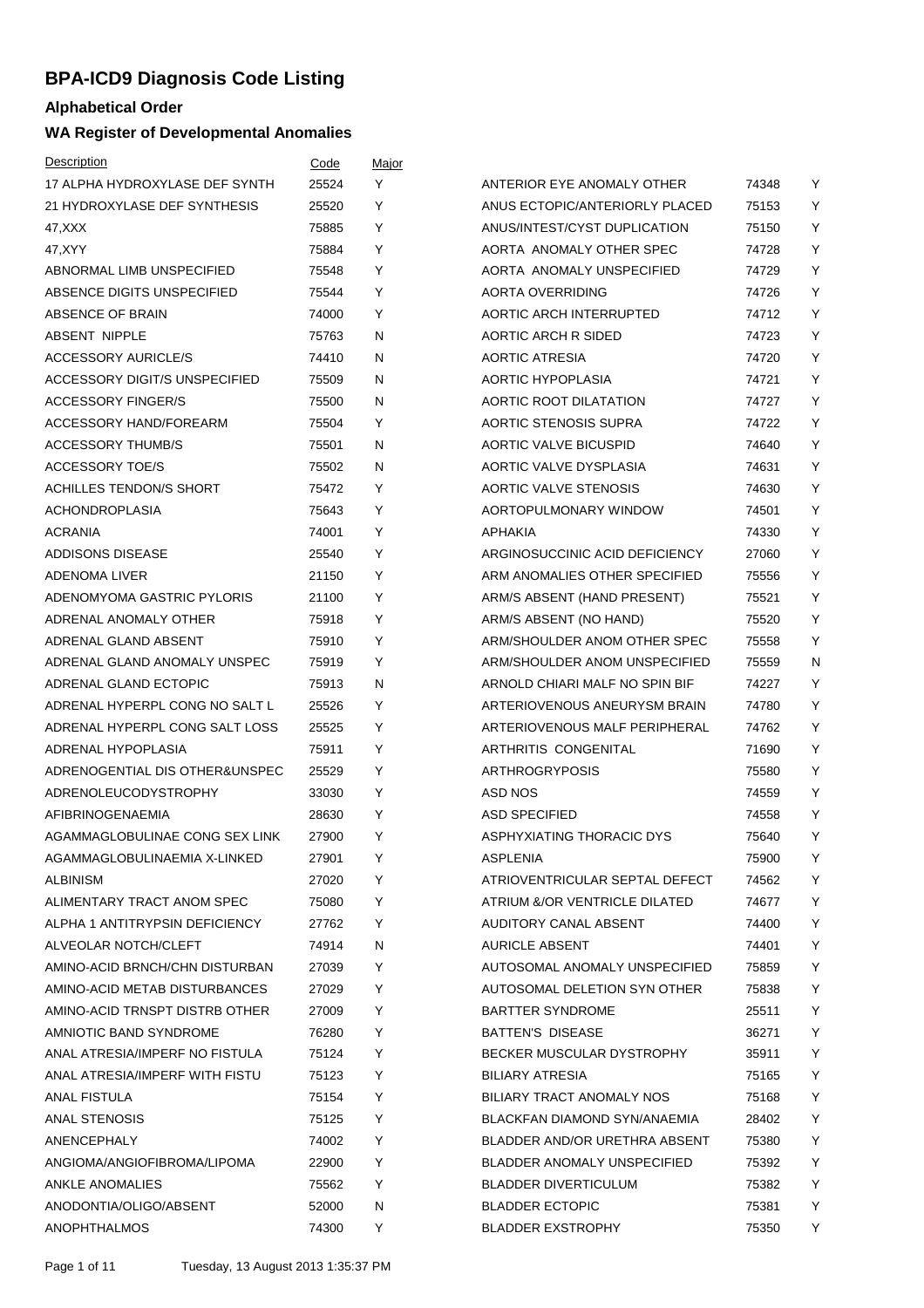| Description                        | Code  | Major |                                           |       |   |
|------------------------------------|-------|-------|-------------------------------------------|-------|---|
| <b>BLADDER NECK OBSTR/ATR/STEN</b> | 75361 | Y     | CHROMOSOMAL MICRODUPLICATION              | 75856 | Y |
| BLADDER/URETHRA ANOM OTHER         | 75388 | Y     | CHROMOSOME ADDITIONAL MARKER              | 75855 | Y |
| <b>BODY ASYMMETRY</b>              | 75582 | Y     | CHROMOSOME ANOMALY OTHER                  | 75858 | Υ |
| <b>BODY WALL ANOMALY</b>           | 75679 | Y     | <b>CHROMOSOME UNSPEC OTHER &amp;UNSPE</b> | 75899 | Y |
| <b>BONE DEMINERALISATION</b>       | 27590 | Y     | CIRCULATING ENZYMES DEF OTHER             | 27769 | Y |
| <b>BRACHYSYNDACTYLY FINGERS</b>    | 75514 | Y     | CIRCULATORY SYSTEM OTHER SPEC             | 74788 | Υ |
| <b>BRACHYSYNDACTYLY TOES</b>       | 75515 | Y     | CIRRHOSIS INDIAN CHILDHOOD                | 57152 | Y |
| <b>BRAIN ANOMALIES OTHER SPEC</b>  | 74248 | Y     | CIRRHOSIS OTHER & UNSPECIFIED             | 57159 | Y |
| <b>BRAIN ANOMALY NOS</b>           | 74290 | Y     | CITRULLINAEMIA                            | 27069 | Υ |
| BRAIN ANOMALY OTHER SPECIFIED      | 74228 | Y     | <b>CLAW FOOT</b>                          | 75471 | Υ |
| <b>BRAIN ANOMALY UNSPECIFIED</b>   | 74229 | Y     | <b>CLEFT HARD PALATE BILAT</b>            | 74901 | Υ |
| BRAIN/SPINAL CORD ANOM OTHER       | 74259 | Y     | <b>CLEFT HARD PALATE CENTRAL</b>          | 74902 | Υ |
| BRANCHIAL ACH/CYS/FST/RMNT/SNS     | 74440 | N     | <b>CLEFT HARD PALATE NOS</b>              | 74903 | Y |
| BRANCHIAL ARCH ANOM OTHER          | 74448 | N     | <b>CLEFT HARD PALATE UNILAT</b>           | 74900 | Y |
| BRON/TRAC/LARY ANOM UNSPEC         | 74839 | Y     | <b>CLEFT LIP BILAT</b>                    | 74911 | Υ |
| BRON/TRACH/LARY ANOM OTHER         | 74838 | Y     | <b>CLEFT LIP BILAT &amp; CLEFT PALATE</b> | 74921 | Y |
| <b>BRONCHIAL ANOMALY</b>           | 74835 | Y     | <b>CLEFT LIP CENTR &amp; CLEFT PALATE</b> | 74922 | Υ |
| <b>BRONCHIAL STENOSIS</b>          | 74834 | Y     | <b>CLEFT LIP CENTRAL</b>                  | 74912 | Υ |
| BRONCHO-OESOPHAGEAL FISTULA        | 75033 | Y     | CLEFT LIP INC UNI & ALV NOTCH             | 74916 | Υ |
| <b>BUTTERFLY VERTEBRAE</b>         | 75615 | N     | <b>CLEFT LIP INCOMP &amp; CLEFT PALAT</b> | 74927 | Y |
| <b>CAFFEY DISEASE</b>              | 75653 | Y     | <b>CLEFT LIP INCOMPLETE</b>               | 74913 | Υ |
| CARBAMOYL PHOS SYNT DEFICIENCY     | 27061 | Y     | <b>CLEFT LIP NOS</b>                      | 74919 | Y |
| CARBOHYDRATE METAB DISORD NOS      | 27190 | Y     | <b>CLEFT LIP NOS &amp; CLEFT PALATE</b>   | 74929 | Υ |
| CARNITINE TRANSPORTER DEFECT       | 27288 | Y     | CLEFT LIP UNI & ALV NCH & CL P            | 74924 | Υ |
| CARTILAGE ANOMALY NOS              | 75693 | N     | <b>CLEFT LIP UNI &amp; ALVEOLAR NOTCH</b> | 74915 | Y |
| CATARACT                           | 74332 | Y     | <b>CLEFT LIP UNILAT</b>                   | 74910 | Y |
| CAUDA EQUINA ANOMALY               | 74253 | Y     | <b>CLEFT LIP UNILAT &amp; CLEFT PALAT</b> | 74920 | Υ |
| <b>CCAM</b>                        | 74848 | Y     | <b>CLEFT PALATE INCOMPLETE NOS</b>        | 74909 | Υ |
| <b>CENTRAL CORE MYOPATHY</b>       | 35900 | Y     | <b>CLEFT SOFT PALATE BILAT</b>            | 74905 | Y |
| CEREBELLAR ANOMALY                 | 74223 | Y     | <b>CLEFT SOFT PALATE CENTRAL</b>          | 74906 | Υ |
| <b>CEREBRAL CYST</b>               | 74243 | Y     | <b>CLEFT SOFT PALATE NOS</b>              | 74907 | Υ |
| <b>CEREBRAL CYSTS MULTIPLE</b>     | 74242 | Y     | <b>CLEFT SOFT PALATE UNILAT</b>           | 74904 | Y |
| CEREBRAL DEGENERATIVE DIS          | 33080 | Y     | <b>CLITORAL ANOMALY</b>                   | 75245 | Y |
| <b>CEREBRAL INFARCTION</b>         | 43490 | Y     | CLOACAL ANOMALY                           | 75155 | Y |
| CEREBRAL VESSEL ANOMALY            | 74781 | Y     | CLOTTING DEFIC OTHER & NOS                | 28639 | Y |
| <b>CEREBRUM ANOMALY</b>            | 74220 | Y     | CLUB HAND/S                               | 75484 | Υ |
| <b>CERVIX ABSENT</b>               | 75240 | Y     | <b>CLUBFOOT UNSPECIFIED</b>               | 75473 | Y |
| CHARCOT-MARIE-TOOTH                | 35610 | Y     | <b>CMV CONGENITAL</b>                     | 77110 | Y |
| CHEDIAK-HIGASHI SYNDROME           | 28820 | Y     | <b>COAGULATION DEF OTHER</b>              | 28690 | Υ |
| <b>CHERUBISM</b>                   | 52680 | Y     | <b>COARCTATION AORTA NOS</b>              | 74719 | Y |
| CHEST WALL ANOM OTHER              | 75482 | Y     | <b>COARCTATION AORTA OTHER</b>            | 74718 | Y |
| <b>CHOANAL ATRESIA</b>             | 74800 | Y     | COARCTATION AORTA POSTDUCTAL              | 74711 | Y |
| CHOANAL STENOSIS/NARROWING         | 74801 | Y     | COARCTATION AORTA PREDUCTAL               | 74710 | Y |
| CHOLEDOCHAL CYST                   | 75166 | Y     | <b>COELIAC DISEASE</b>                    | 57900 | Y |
| CHOLESTEATOMA CONGENITAL           | 38530 | Y     | <b>COGAN'S SYNDROME</b>                   | 74381 | Υ |
| <b>CHONDRODYSPLASIA</b>            | 75641 | Y     | <b>COLLODION BABY SYNDROME</b>            | 75711 | Y |
| CHONDRODYSPLASIA & HAEMANGIOMA     | 75642 | Y     | <b>COLOBOMA EYELID</b>                    | 74368 | Y |
| <b>CHORDEE</b>                     | 75262 | Y     | <b>COLOBOMA IRIS</b>                      | 74343 | Υ |
| <b>CHOROID ANOMALY</b>             | 74353 | Y     | COLOBOMA LENS                             | 74334 | Y |
| CHR 13 DELETION LONG ARM           | 75833 | Y     | <b>COMMON (SINGLE) VENTRICLE</b>          | 74530 | Y |
| CHR 17 OR 18 DELETION LONG ARM     | 75834 | Y     | COMMON AV CANAL DEFECT                    | 74563 | Y |
| CHR 17 OR 18 DELETION SHORT AR     | 75835 | Y     | CONG ALOPECIA                             | 75740 | N |
| CHROMOSOMAL MICRODELETION          | 75836 | Y     | CONGENITAL ANOMALY UNSPECIFIED            | 75999 | Y |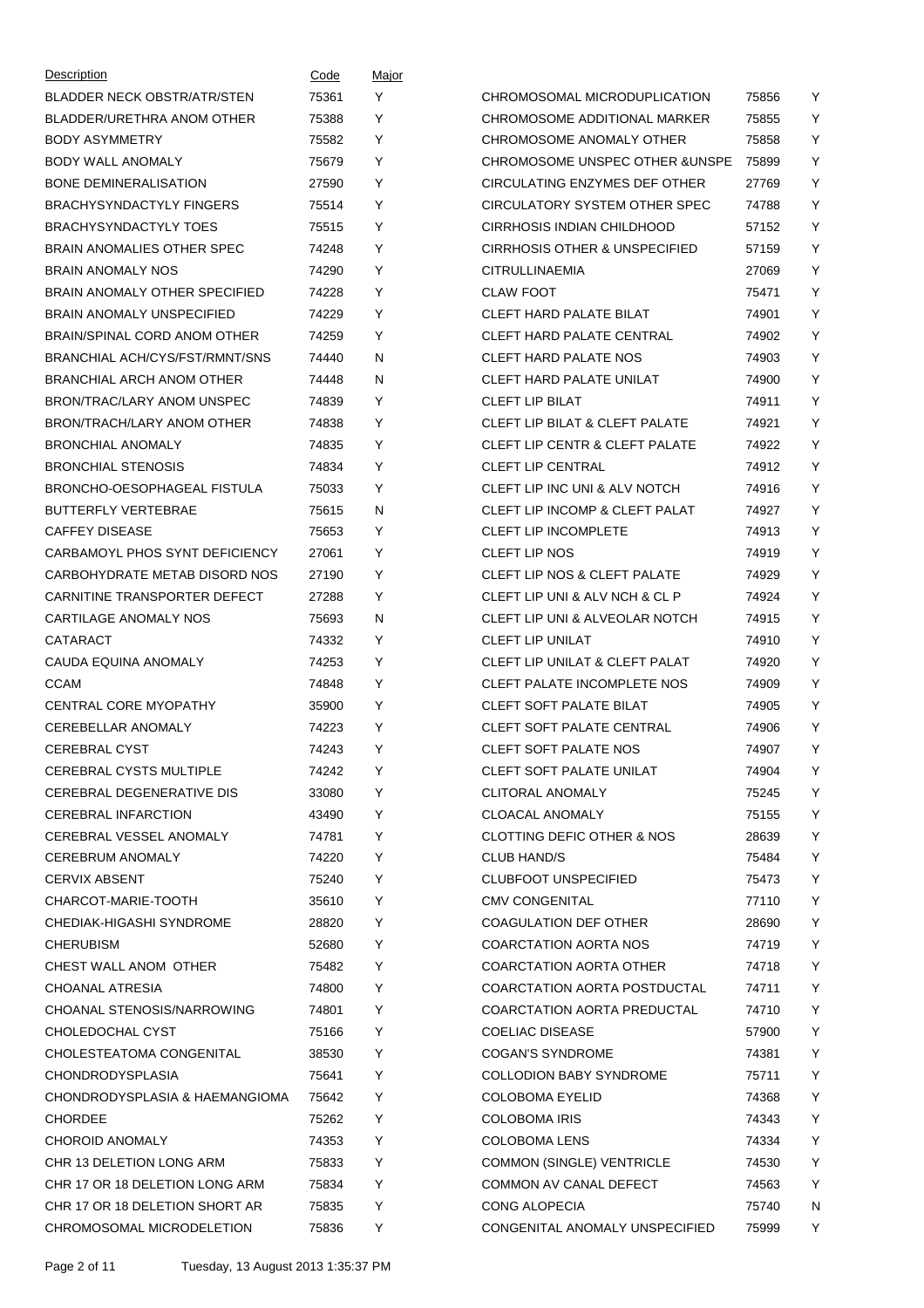| Description                    | Code  | Major |                                     |       |   |
|--------------------------------|-------|-------|-------------------------------------|-------|---|
| <b>CONGENITAL BANDS</b>        | 75142 | Y     | DUANE ANOMALY/SYNDROME              | 37870 | Υ |
| CONGENITAL HEART BLOCK         | 74687 | Y     | DUCHENNE MUSCULAR DYSTROPHY         | 35910 | Υ |
| CONJOINED TWINS HEAD           | 75941 | Y     | DUCT ARTERIOSUS PREM CLOSURE        | 74701 | Υ |
| CONJOINED TWINS OTHER          | 75948 | Y     | DUODENAL ATRESIA                    | 75110 | Υ |
| CONJOINED TWINS THORAX         | 75942 | Y     | DUODENAL WEB                        | 75156 | Υ |
| CONJOINED TWINS DICEPHALUS     | 75940 | Y     | DUPLICATION OF CHROMOSOME NOS       | 75893 | Υ |
| CONJOINED TWINS ISCHIOPAGUS    | 75945 | Y     | DWARF SYNDROMES OTHER               | 75644 | Υ |
| CONJOINED TWINS STER/PELVIS    | 75943 | Y     | DYSAUTONOMIA CONGENITAL             | 74281 | Υ |
| CONJOINED TWINS UNSPECIFIED    | 75949 | Y     | DYSERYTHROPOIETIC ANAEMIA           | 28581 | Υ |
| CONNECTIVE/MUSC ANOM NOS       | 75690 | N     | DYSMORPHIC/UNUSUAL FACIES           | 74491 | N |
| CONNECTIVE/MUSC ANOM OTHER     | 75688 | Y     | <b>EAR/S ANOMALY NOS</b>            | 74430 | N |
| CONNECTIVE/MUSCLE/TENDON ANOM  | 75588 | Y     | <b>EAR/S ANOMALY OTHER</b>          | 74428 | N |
| <b>CORNEAL ANOMALY</b>         | 74341 | Y     | <b>EAR/S MISPLACED</b>              | 74424 | N |
| <b>CORNEAL DYSTROPHY</b>       | 37150 | Y     | <b>EAR/S MISSHAPEN</b>              | 74423 | N |
| <b>CORNEAL OPACITY</b>         | 74340 | Y     | <b>EBSTEIN'S ANOMALY</b>            | 74620 | Υ |
| CORPUS CALLOSUM ANOMALY        | 74221 | Y     | ECTODERMAL DYSPLASIA                | 75734 | Υ |
| CORTICOADRENAL INSUFF UNSPEC   | 25549 | Y     | ECTOPIA CORDIS                      | 74682 | Υ |
| <b>CRANIORACHISCHISIS</b>      | 74010 | Υ     | <b>ECTROPION</b>                    | 74361 | N |
| <b>CRANIOSYNOSTOSIS</b>        | 75600 | Y     | EHLERS-DANLOS SYNDROME 11           | 75685 | Υ |
| <b>CRI-DU-CHAT SYNDROME</b>    | 75831 | Y     | EISENMENGER SYNDROME                | 74541 | Υ |
| CRIGLER-NAJJAR TYPE SYNDROME   | 27740 | Y     | <b>ELBOW/S DISLOCATED</b>           | 75483 | Υ |
| <b>CROUZON SYNDROME</b>        | 75601 | Y     | ELBOW/UPPER ARM ANOMALIES           | 75554 | Υ |
| CUTIS LAXA HYPERELASTICA       | 75737 | Y     | ELLIPTOCYTOSIS HEREDITARY           | 28210 | Υ |
| <b>CYSTIC FIBROSIS</b>         | 27700 | Υ     | ELLIS-VAN CREVELD SYNDROME          | 75652 | Υ |
| <b>CYSTIC HYGROMA</b>          | 75964 | Y     | EMPHYSEMA CONGENITAL                | 77029 | Υ |
| <b>CYSTINOSIS</b>              | 27000 | Y     | ENCEPHALOCOELE OCCIPITAL            | 74200 | Υ |
| <b>CYSTINURIA</b>              | 27001 | Y     | ENCEPHALOCOELE OTHER SPECIFIED      | 74208 | Υ |
| DANDY WALKER MALFORMATION      | 74231 | Y     | ENCEPHALOCOELE UNSPECIFIED          | 74209 | Υ |
| <b>DDH BILATERAL</b>           | 75430 | Y     | ENCEPHALOCOELE/AC MALF/HC/OCCI      | 74201 | Υ |
| DDH CONFIRMED NFI              | 75434 | Υ     | ENCEPHALOCOELE/HC/OTHER SITES       | 74203 | Υ |
| DDH L                          | 75431 | Υ     | ENDOCARDIAL CUSHION DEF NOS         | 74569 | Υ |
| DDH R                          | 75432 | Y     | ENDOCRINE GLAND ANOMALY OTHER       | 75928 | Y |
| DDH UNILATERAL UNSPECIFIED     | 75433 | Y     | <b>ENTROPION</b>                    | 74362 | N |
| DDH UNSPECIFIED                | 75439 | Y     | ENZYME DEF ANAEMIA OTHER            | 28230 | Υ |
| DENTAL ABNORMALITIES           | 52020 | N     | EPIDERMOLYSIS BULLOSA               | 75733 | Y |
| DENTAL MALFORMATIONS           | 52040 | N     | <b>EPIGLOTTIS ANOMALY SPECIFIED</b> | 75081 | Y |
| DENTAL MALOCCLUSION            | 52400 | Y     | EPILUS MAXILLA CONGENITAL           | 52380 | Y |
| DENTINOGENESIS IMPERFECTA      | 52050 | Y     | EPIPHYSEAL DYSPLASIA MULTIPLE       | 75657 | Υ |
| DERMOID CYST                   | 75739 | N     | <b>EPISPADIAS</b>                   | 75261 | Υ |
| DEXTROCARDIA WITH SITUS INVERS | 75930 | Y     | ERYTHROPOIT PROTOPOPHYRIA           | 27712 | Υ |
| DEXTROCARDIA WITHOUT SITUS INV | 74680 | Y     | EUSTACHIAN TUBE ABSENT              | 74425 | Y |
| DIABETES INSIPIDUS NEPHROGENIC | 58810 | Y     | EVENTRATION OF DIAPHRAGM            | 75662 | Υ |
| DIABETES INSIPIDUS NOS         | 25351 | Y     | EXENCEPHALY                         | 74008 | Y |
| DIAPHRAGM ABSENT               | 75660 | Y     | <b>EXOMPHALOS</b>                   | 75670 | Y |
| DIAPHRAGMATIC ANOMALY OTHER    | 75668 | Y     | <b>EXOPHTHALMOS</b>                 | 74388 | Υ |
| DIAPHRAGMATIC HERNIA           | 75661 | Y     | <b>EXOSTOSIS MULTIPLE</b>           | 75647 | Y |
| DIAPHYSEAL DYPLASIA PROGRESS   | 75655 | Y     | EYE ANOMALY NOS                     | 74390 | Y |
| <b>DIASTEMATOMYELIA</b>        | 74252 | Y     | EYE ANOMALY OTHER                   | 74380 | Υ |
| DIGESTIVE SYSTEM ANOMALY       | 75188 | Y     | EYELID ANOMALY OTHER                | 74363 | N |
| DISACCHARIDASE DEFICIENCY      | 27136 | Y     | <b>FACIAL ASYMMETRY</b>             | 75400 | Υ |
| DOUBLE IN/OUTLET L VENTRICLE   | 74674 | Y     | <b>FACIAL CLEFT</b>                 | 74928 | Υ |
| DOUBLE IN/OUTLET R VENTRICLE   | 74673 | Y     | FACIOSCAPULOHUMORAL DYSTROPHY       | 35912 | Υ |
| DOWN SYNDROME NOS              | 75809 | Y     | FACTOR 11 [XI] DEFICIENCY           | 28620 | Y |
|                                |       |       |                                     |       |   |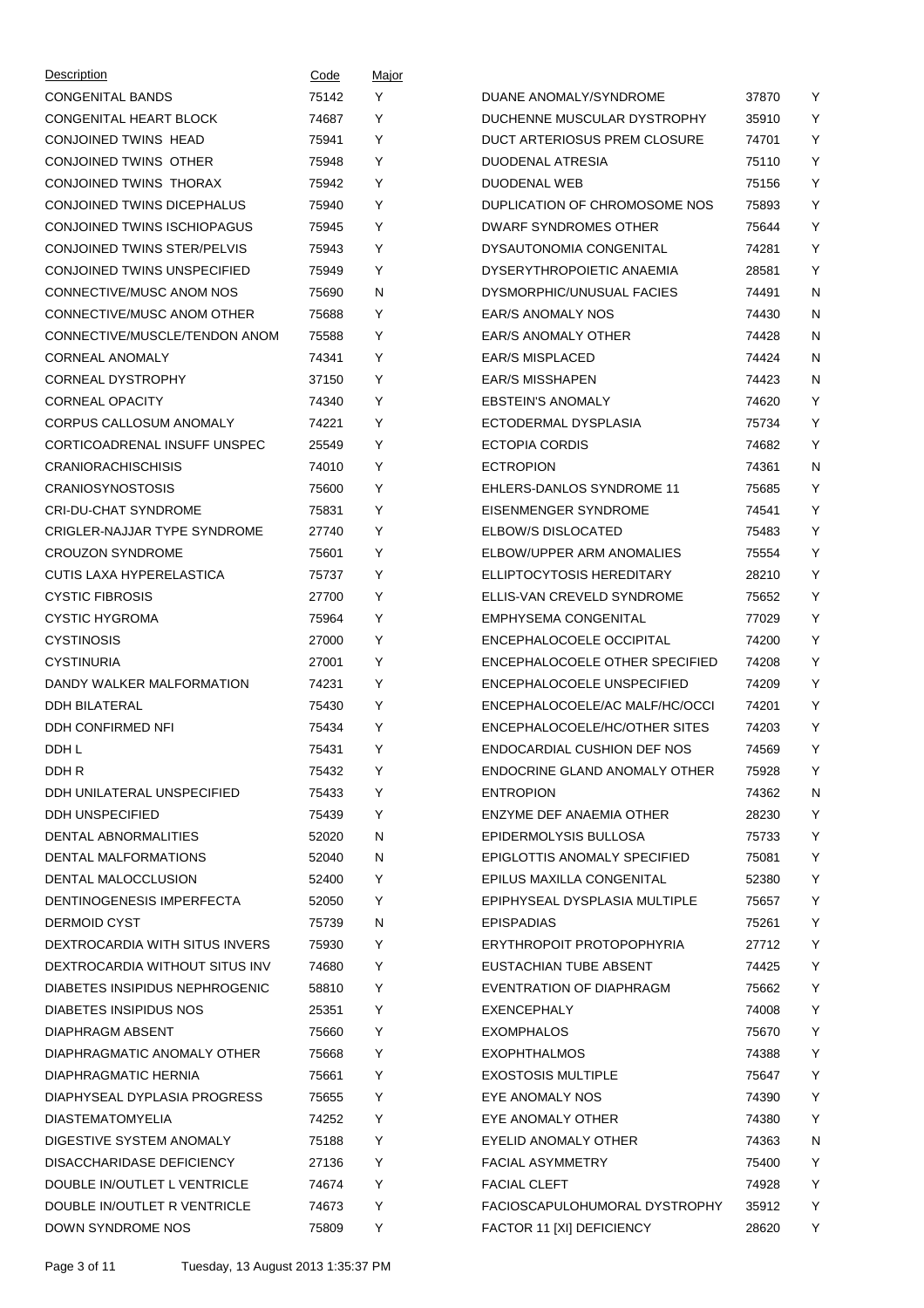| Description                             | Code  | <u>Major</u> |                                    |       |              |
|-----------------------------------------|-------|--------------|------------------------------------|-------|--------------|
| <b>FALLOPIAN TUBE ABSENT</b>            | 75210 | Y            | <b>GYRAL ANOMALY</b>               | 74225 | Y            |
| <b>FALLOPIAN TUBE ANOMALY</b>           | 75219 | Y            | <b>HAEMANGIOMA</b>                 | 75738 | $\mathsf{N}$ |
| FAMILIAL ACTH (GLUCOID DEF)             | 25548 | Y            | <b>HAEMANGIOMA IN ORGAN</b>        | 22800 | N            |
| <b>FANCONI ANAEMIA</b>                  | 28401 | Y            | HAEMOCHROMATOSIS NEONATAL          | 27502 | Y            |
| <b>FANCONI SYNDROME</b>                 | 27002 | Y            | <b>HAEMOGLOBIN H DISEASE</b>       | 28274 | Y            |
| <b>FAVS/GOLDENHAR SYNDROME</b>          | 75606 | Y            | <b>HAEMOGLOBINOPATHY OTHER</b>     | 28279 | Y            |
| FEMALE GENITALIA ANOM UNSPEC            | 75249 | Y            | HAEMOLYTIC ANAEMIA CONG            | 28290 | Y            |
| <b>FEMUR BOWED</b>                      | 75440 | Y            | <b>HAEMOLYTIC URAEMIC SYNDROME</b> | 28310 | Y            |
| FETAL ALCOHOL SYNDROME/FASD             | 75992 | Y            | HAEMOPHAGOCYTIC LYMPHOHISTIOCY     | 20290 | Y            |
| FETUS ANATOMICAL DISRUPTION             | 75993 | Y            | HAEMOPHILIA A FACTOR 8 [VIII]      | 28600 | Y            |
| FIBROSARCOMA CONGENITAL                 | 17100 | Y            | HAEMOPHILIA B FACTOR 9 [IX]        | 28610 | Y            |
| <b>FINGER ANOMALIES</b>                 | 75550 | N            | <b>HAEMORRAGHIC TELANGIECTASI</b>  | 44800 | Y            |
| <b>FINGER/S FUSED</b>                   | 75510 | Y            | <b>HAIR ANOMALY NOS</b>            | 75791 | N            |
| FISTULA-URETH/UTERUS/RECT               | 75232 | Y            | <b>HAMARTOMA</b>                   | 75968 | Y            |
| <b>FOOT ANOMALIES</b>                   | 75561 | Y            | HAMARTOMA NOS                      | 75969 | Y            |
| FOOT ANOMALIES OTHER                    | 75478 | Y            | <b>HAND ANOMALIES</b>              | 75551 | Y            |
| <b>FOREARM &amp; HAND ABSENT</b>        | 75523 | Y            | HAND/S & OR FINGER/S ABSENT        | 75524 | Y            |
| FOREARM ABSENT (HAND PRESENT)           | 75522 | Y            | <b>HARTNUP DISEASE</b>             | 27003 | Y            |
| <b>FOREARM ANOMALIES</b>                | 75553 | Y            | <b>HEARING LOSS</b>                | 74287 | Y            |
| <b>FRAGILE X</b>                        | 75888 | Y            | <b>HEART ANOMALY CONG UNSPEC</b>   | 74699 | Y            |
| <b>FRUCTOSE INTOLERANCE HEREDITAR</b>   | 27120 | Y            | <b>HEART ANOMALY CYANOTIC NOS</b>  | 74693 | Y            |
| <b>FUSED VERTEBRAE</b>                  | 75616 | N            | HEART ANOMALY OTHER SPEC           | 74688 | Y            |
| <b>G6PD DEFICIENCY</b>                  | 28220 | Y            | HEART HYPERPLASIA (DILATED)        | 74675 | Y            |
| GALACT-1-PHOS URIDYL TRANS DEF          | 27110 | Y            | <b>HEMIPARESIS CONGENITAL</b>      | 34310 | Y            |
| <b>GALACTOKINASE DEFICIENCY</b>         | 27112 | Y            | <b>HEMIVERTEBRAE</b>               | 75614 | N            |
| <b>GALACTOSAEMIA OTHER &amp; UNSPEC</b> | 27119 | Y            | <b>HEPATIC/BILE DUCTS ANOMALY</b>  | 75167 | Y            |
| GALLBLADDER ABSENT/AGENESIS             | 75163 | Y            | HERPES SIMPLEX CONGENITAL          | 77122 | Y            |
| <b>GALLBLADDER ANOMALY OTHER</b>        | 75164 | Y            | HETEROTOPIA MALFORMATION BRAIN     | 74245 | Y            |
| <b>GANGLIONEUROMA</b>                   | 22500 | Y            | <b>HIP ANOMALIES</b>               | 75566 | Y            |
| <b>GASTROSCHISIS</b>                    | 75671 | Y            | HIRSCHSPRUNG'S DIS LONG & SHOR     | 75130 | Y            |
| <b>GENITALIA AMBIGUOUS FEMALE</b>       | 75248 | Y            | HIRSCHSPRUNG'S DIS LONG SEGMN      | 75131 | Y            |
| <b>GENITALIA AMBIGUOUS MALE</b>         | 75288 | Y            | HIRSCHSPRUNG'S DIS SHORT SEGMN     | 75132 | Y            |
| <b>GENU RECURVATUM</b>                  | 75443 | Y            | HIRSCHSPRUNG'S DISEASE NOS         | 75133 | Υ            |
| <b>GERBODE DEFECT</b>                   | 74542 | Y            | <b>HISTIOCYTOSIS</b>               | 27786 | Y            |
| <b>GIGANTISM</b>                        | 25300 | Y            | <b>HOLOPROSENCEPHALY</b>           | 74226 | Υ            |
| <b>GLAUCOMA</b>                         | 74320 | Y            | <b>HOMOCYSTINURIA</b>              | 27040 | Υ            |
| <b>GLIOMA NASAL</b>                     | 19500 | Υ            | <b>HORNER SYNDROME</b>             | 33790 | Y            |
| <b>GLIOMA OPTIC NERVE</b>               | 19051 | Y            | <b>HYDRANENCEPHALY</b>             | 74232 | Y            |
| <b>GLOSSOPTOSIS</b>                     | 75013 | N            | <b>HYDROCEPH ABSENT SEPTUM PEL</b> | 74234 | Y            |
| <b>GLUTARIC ANOMALY</b>                 | 27089 | Y            | <b>HYDROCEPHALUS DUE TO CYSTS</b>  | 74233 | Y            |
| <b>GLYCOGENOSIS OTHER &amp; UNSPEC</b>  | 27109 | Y            | <b>HYDROCEPHALUS OTHER SPEC</b>    | 74238 | Y            |
| <b>GLYCOGENOSIS TYPE 1</b>              | 27100 | Y            | <b>HYDROCEPHALUS UNSPECIFIED</b>   | 74239 | Υ            |
| GLYCOGENOSIS TYPE 2 (POMPE'S)           | 27101 | Υ            | HYDROCEPHALUS-AQUEDUCT STEN        | 74230 | Y            |
| <b>GLYCOGENOSIS TYPE 3</b>              | 27102 | Y            | <b>HYDROMYELIA SPINAL CORD</b>     | 74254 | Y            |
| <b>GLYCOGENOSIS TYPE 4</b>              | 27103 | Y            | <b>HYDRONEPHROSIS</b>              | 75320 | Y            |
| GLYCOSYLATION DISORDER CONG             | 27189 | Y            | <b>HYDRONEPHROSIS A/N ONLY</b>     | 75322 | Y            |
| <b>GONADAL DYSGENESIS OTHER</b>         | 75868 | Y            | <b>HYDRONEPHROSIS A/N, NFI</b>     | 75323 | Y            |
| <b>GORLIN SYNDROME</b>                  | 17300 | Y            | <b>HYDROPS FETALIS/ASCITES</b>     | 77800 | Υ            |
| <b>GRANULOMATOUS DISEASE</b>            | 28810 | Y            | HYPERBILIRUBINAEMIA CONG           | 27744 | Y            |
| <b>GREAT TOE/S DUPLICATION</b>          | 75503 | N            | HYPERCHOLESTEROLAEMIA FAMILIAL     | 27200 | Υ            |
| <b>GREAT VEIN ANOMALY NOS</b>           | 74749 | Y            | <b>HYPERCHYLOMICRONAEMIA</b>       | 27230 | Υ            |
| <b>GREAT VEIN ANOMALY OTHER</b>         | 74748 | Υ            | <b>HYPERGLYCINAEMIA</b>            | 27070 | Y            |
| <b>GROWTH HORMONE DEFICIENCY</b>        | 25330 | Υ            | HYPERINSULINAEMIA                  | 25110 | Y            |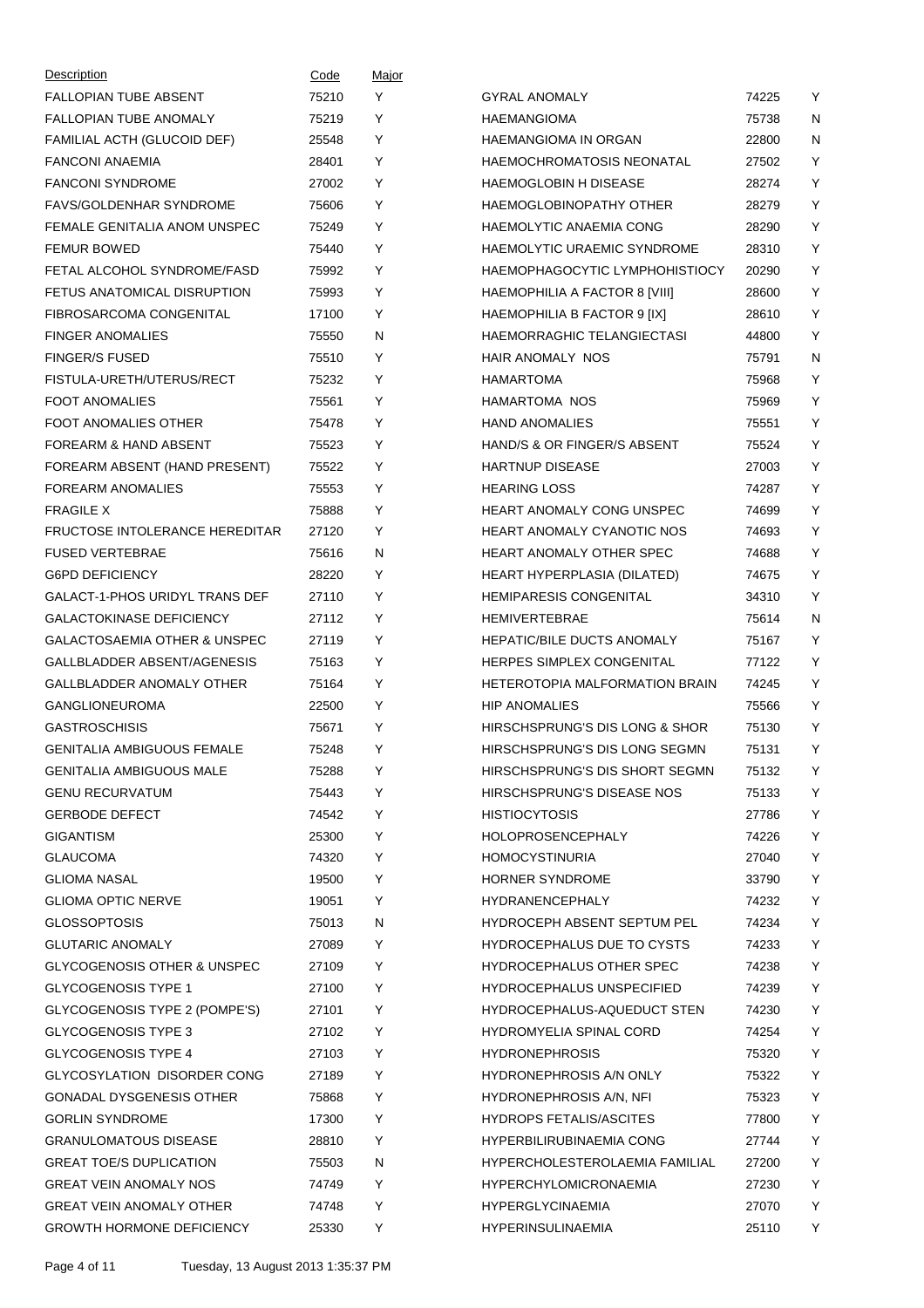| Description                           | Code  | Major |                                |       |   |
|---------------------------------------|-------|-------|--------------------------------|-------|---|
| <b>HYPERTELORISM</b>                  | 75602 | N     | <b>JEJUNAL ATRESIA</b>         | 75111 | Y |
| <b>HYPERTYROSINAEMIA</b>              | 27021 | Y     | KARTAGENER SYNDROME            | 75934 | Y |
| HYPOGAMMAGLOBULINANAEMIA              | 27904 | Y     | KASABACH-MERRIT SYNDROME       | 28738 | Y |
| <b>HYPOPARATHYROIDISM</b>             | 25210 | Y     | KIDNEY ACCESSORY               | 75330 | Y |
| HYPOPHOSPHATASIA OTHER SPEC           | 27532 | Y     | KIDNEY ANOMALY SPECIFIED       | 75338 | Y |
| <b>HYPOPHOSPHATASIA RICKETS</b>       | 27531 | Y     | KIDNEY ANOMALY UNSPECIFIED     | 75339 | Y |
| <b>HYPOPLASTIC ATRIUM</b>             | 74678 | Y     | KIDNEY ANOMALY UNSPECIFIED     | 75390 | Y |
| <b>HYPOPLASTIC L HEART SYNDROME</b>   | 74670 | Y     | KIDNEY CYSTIC DISEASE OTHER    | 75318 | Y |
| <b>HYPOPLASTIC L VENTRICLE</b>        | 74672 | Y     | KIDNEY CYSTIC DISEASE UNSPEC   | 75319 | Y |
| <b>HYPOPLASTIC R HEART</b>            | 74671 | Y     | KIDNEY DUPLEX                  | 75331 | Y |
| <b>HYPOPLASTIC R VENTRICLE</b>        | 74676 | Y     | KIDNEY DYSPLASIA NO CYSTS BIL  | 75304 | Y |
| <b>HYPOSPADIAS CONFIRMED NFI</b>      | 75266 | Y     | KIDNEY DYSPLASIA NO CYSTS UNIL | 75305 | Y |
| <b>HYPOSPADIAS CONFIRMED NOS SITE</b> | 75269 | Y     | KIDNEY ECTOPIC                 | 75333 | Y |
| <b>HYPOSPADIAS CORONAL</b>            | 75264 | Y     | KIDNEY HORSESHOE               | 75332 | Y |
| <b>HYPOSPADIAS GLANULAR</b>           | 75263 | Y     | KIDNEY HYPOPLASIA BILATERAL    | 75302 | Y |
| <b>HYPOSPADIAS MIDSHAFT</b>           | 75267 | Y     | KIDNEY HYPOPLASIA UNILATERAL   | 75303 | Y |
| <b>HYPOSPADIAS NOS</b>                | 75260 | Y     | KIDNEY MEDULLARY CYSTIC JUV    | 75314 | Y |
| <b>HYPOSPADIAS PENOSCROTAL</b>        | 75265 | Y     | KIDNEY MULTICYSTIC DYSPLASIA   | 75316 | Y |
| <b>HYPOSPADIAS PERINEAL</b>           | 75268 | Y     | KIDNEY MULTICYSTIC NO DYSPLA   | 75317 | Y |
| <b>HYPOTHALAMUS ANOMALY</b>           | 74222 | Y     | KIDNEY/S HYPERPLASTIC          | 75334 | Y |
| <b>HYPOTHYROIDISM CONG</b>            | 24399 | Y     | KIDNEY/S POLYCYSTIC OTHER NOS  | 75313 | Y |
| ICHTHYOSIS CONG (HARLEQUIN)           | 75710 | Y     | KIDNEY/S POLYCYSTIC ADULT TYPE | 75312 | Y |
| ICHTHYOSIS CONGENITA OTHER            | 75719 | Y     | KIDNEY/S POLYCYSTIC INFANTILE  | 75311 | Y |
| <b>IGA DEFICIENCY</b>                 | 27902 | Y     | KLINEFELTER PHENO EXTRA CHROM  | 75871 | Y |
| <b>IGG IMMUNO DEFICIENCY</b>          | 27909 | Y     | KLINEFELTERS 47XXY             | 75870 | Y |
| <b>ILEAL ATRESIA</b>                  | 75112 | Y     | <b>KLINEFELTERS NOS</b>        | 75879 | Y |
| <b>IMMUNODEFICIENCY NOS</b>           | 27930 | Y     | KLIPPEL-FEIL SYNDROME          | 75611 | Y |
| <b>IMMUNODEFICIENCY X-LINKED</b>      | 27980 | Y     | <b>KNEE ANOMALIES</b>          | 75564 | Y |
| <b>INCONTINENTIA PIGMENTI</b>         | 75735 | Y     | <b>KNEE DISLOCATION</b>        | 75444 | Y |
| <b>INDETERMINATE SEX NOS</b>          | 75279 | Y     | KOILONYCHIA CONGENITAL         | 75752 | N |
| <b>INFANTILE SPASMS X-LINKED</b>      | 34580 | Υ     | KYPHOSCOLIOSIS NO VERT ANOMALY | 75424 | Υ |
| <b>INFERIOR VENA CAVA STENOSIS</b>    | 74740 | Y     | KYPHOSCOLIOSIS WITH VERT ANOM  | 75612 | Y |
| <b>INIENCEPHALY CLOSED</b>            | 74020 | Y     | KYPHOSIS NO VT ANOM-GIVE SITE  | 75423 | Y |
| <b>INIENCEPHALY OPEN</b>              | 74021 | Y     | LACRIMAL ANOMALY               | 74366 | N |
| INIENCEPHALY UNSPECIFIED              | 74029 | Y     | LACTIC ACIDOSIS                | 27622 | Y |
| <b>INNER EAR ANOMALY</b>              | 74403 | Y     | LACTOSE INTOLERANCE CONG       | 27130 | Y |
| INSENSITIVITY TO PAIN CONG            | 74282 | Y     | LARGE BOWEL ATRESIA/BLND END   | 75120 | Y |
| INTEGUMENT OTHER SPECIFIED            | 75780 | Y     | <b>LARSEN SYNDROME</b>         | 75581 | Y |
| <b>INTERSEX 46XX</b>                  | 75272 | Y     | LARYNGEAL WEBBING              | 74820 | Y |
| <b>INTERSEX 46XY</b>                  | 75271 | Y     | LARYNX ANOMALY                 | 74830 | Y |
| <b>INTERSEX OTHER</b>                 | 75276 | Y     | LEBER'S AMAUROSIS              | 36272 | Y |
| <b>INTERSEX TRUE GONADAL</b>          | 75270 | Y     | LEG/HIP/PELVIS ANOM OTHER SPEC | 75568 | N |
| <b>INTERSEX UNSPECIFIED</b>           | 75273 | У     | LEG/HIP/PELVIS ANOM UNSPEC     | 75569 | Y |
| INTESTINAL ANOMALY OTHER              | 75158 | Y     | LEG/S ABSENT (FOOT PRESENT)    | 74531 | Y |
| INTESTINAL ANOMALY UNSPECIFIED        | 75159 | Y     | LEG/S ABSENT (FOOT PRESENT)    | 75531 | Y |
| INTRA UTERINE INFECT NOS              | 77189 | Y     | LEG/S ABSENT (NO FOOT)         | 75530 | Y |
| INTRACRANIAL HAEMORRHAGE              | 43200 | Y     | LENS ANOMALY OTHER             | 74339 | Y |
| INTRAORAL DEFORMITY MAJOR             | 74484 | Y     | LENS ECTOPIC                   | 74333 | Y |
| <b>IRIS ABSENT</b>                    | 74342 | Y     | LETTERER-SIWE DISEASE          | 20250 | Y |
| IRIS ANOMALY OTHER                    | 74344 | Y     | LEUCODYSTROPHY/KRABBE DISEASE  | 33000 | Y |
| <b>IRON METABOLISM DISORDER</b>       | 27509 | Y     | LEUKAEMIA CONGENITAL NOS       | 20890 | Y |
| <b>IVEMARK SYNDROME</b>               | 75906 | Υ     | LEUKAEMIA LYMPHOBLASTIC CONG   | 20400 | Y |
| <b>JAW ANOMALY</b>                    | 75408 | Y     | LEUKAEMIA MONOCYTIC ACUTE CONG | 20600 | Y |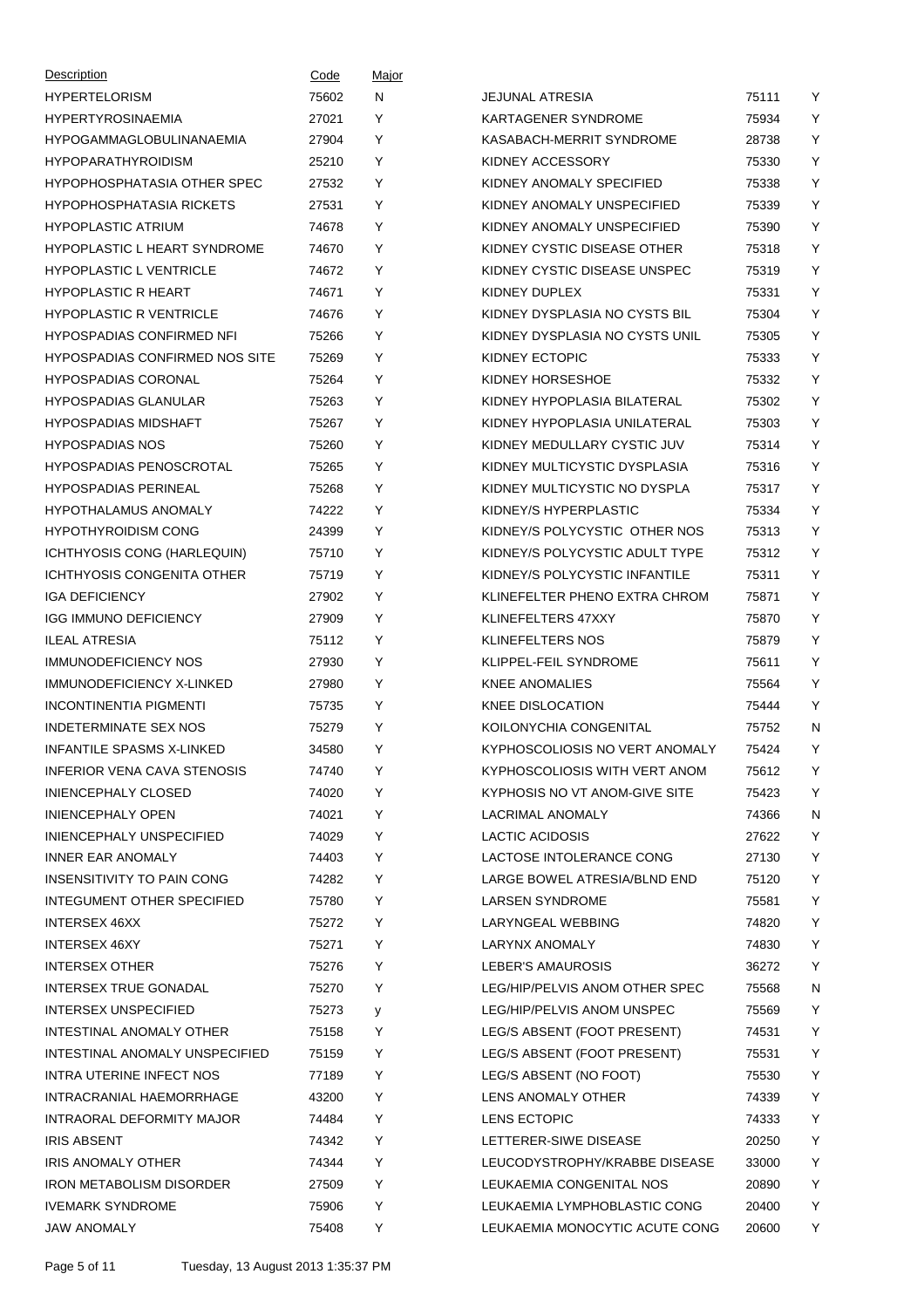| Description                    | Code  | Major |                                       |       |   |
|--------------------------------|-------|-------|---------------------------------------|-------|---|
| LEUKAEMIA MYELOID CONG         | 20500 | Y     | LYMPHOEDEMA CONGENITAL                | 75700 | Y |
| LIMB ANOMALY UNSPEC            | 75590 | Y     | <b>MACROGLOSSIA</b>                   | 75012 | N |
| LIMB ASYMMETRY                 | 75583 | Y     | <b>MACROPHTHALMIA</b>                 | 74321 | Y |
| LIMB REDUCTION DEF UNSPECIFIED | 75549 | Y     | <b>MACROSTOMIA</b>                    | 74480 | N |
| LIP ANOMALY OTHER              | 75027 | N     | <b>MACROTIA</b>                       | 74420 | N |
| LIP PITS/SUB-MUCOUS            | 75026 | N     | <b>MACULAR DYSTROPHY</b>              | 36250 | Y |
| <b>LIPODYSTROPHY</b>           | 27260 | Y     | MAJOR VESSEL/ARTERY ABNORMAL          | 74737 | Y |
| <b>LIPOMA</b>                  | 21400 | Y     | MALABSORPTION CARBOH MONOSACCH        | 57981 | Y |
| LIPOMENING/AC MALF/HC/CV       | 74153 | Y     | <b>MALABSORPTION UNSPECIFIED</b>      | 57989 | Y |
| LIPOMENING/AC MALF/HC/LM       | 74155 | Y     | <b>MALIG NEOPLASM BRAIN</b>           | 19100 | Y |
| LIPOMENING/AC MALF/HC/LM-SC    | 74156 | Y     | MALIG NEOPLASM CONNECTIVE TISS        | 17190 | Y |
| LIPOMENING/AC MALF/HC/SC       | 74157 | Y     | <b>MALIG NEOPLASM ENDOCRINE GLAND</b> | 19400 | Y |
| LIPOMENING/AC MALF/HC/SITE NOS | 74159 | Y     | <b>MALROTATION CAECUM &amp; COLON</b> | 75140 | Y |
| LIPOMENING/AC MALF/HC/TH       | 74154 | Y     | <b>MALROTATION OTHER &amp; UNSPEC</b> | 75149 | Y |
| LIPOMENING/AC MALF/NO HC/CV    | 74163 | Υ     | <b>MARCUS GUNN JAW-WINK SYN</b>       | 74280 | Y |
| LIPOMENING/AC MALF/NO HC/LM    | 74165 | Υ     | MATERNAL DRUG INDUCED ANOMALY         | 75990 | Y |
| LIPOMENING/AC MALF/NO HC/LM-SC | 74166 | Y     | <b>MCAD DEFICIENCY</b>                | 27283 | Y |
| LIPOMENING/AC MALF/NO HC/NOS   | 74169 | Υ     | MCCUNE ALBRIGHT SYNDROME              | 75651 | Y |
| LIPOMENING/AC MALF/NO HC/SC    | 74167 | Y     | MECKEL-GRUBER SYNDROME                | 75970 | Y |
| LIPOMENING/AC MALF/NO HC/TH    | 74164 | Y     | <b>MECKELS DIVERTICULUM</b>           | 75101 | Y |
| LIPOMENING/HC/CV               | 74133 | Υ     | MEGACOLON CONGENITAL                  | 75134 | Y |
| LIPOMENING/HC/LM               | 74135 | Υ     | MEGALENCEPHALY                        | 74240 | Y |
| LIPOMENING/HC/LM-SC            | 74136 | Y     | <b>MEGALO CORNEA</b>                  | 74322 | Y |
| LIPOMENING/HC/SC               | 74137 | Υ     | <b>MENINGOCOELE CRANIAL</b>           | 74204 | Y |
| LIPOMENING/HC/SITE NOS         | 74139 | Y     | MENINGOCOELE OTHER SITES              | 74205 | Y |
| LIPOMENING/HC/TH               | 74134 | Y     | MESENTERIC REMNANT CYST               | 75211 | Y |
| LIPOMENING/NO HC/CV            | 74143 | Υ     | <b>MESENTERY ANOMALY</b>              | 75141 | Y |
| LIPOMENING/NO HC/LM            | 74145 | Υ     | MESOBLASTIC NEPHROMA                  | 23690 | Y |
| LIPOMENING/NO HC/LM-SC         | 74146 | Y     | <b>METABOLIC ACIDAEMIA</b>            | 27621 | Y |
| LIPOMENING/NO HC/SC            | 74147 | Υ     | <b>METABOLIC ACIDOSIS NOS</b>         | 27623 | Y |
| LIPOMENING/NO HC/SITE NOS      | 74149 | Υ     | METABOLIC DISORDER CONG UNSPEC        | 27790 | Y |
| LIPOMENING/NO HC/TH            | 74144 | Y     | METABOLIC DISORDER CONG UNSPEC        | 74299 | Y |
| LISSENCEPHALY/AGYRIA           | 74224 | Y     | METABOLIC DISORDER OTHER SPEC         | 27788 | Υ |
| LIVER ABSENT/AGENESIS          | 75160 | Υ     | <b>METABOLIC DISTURBANCES SYN</b>     | 75987 | Υ |
| LIVER ANOMALY OTHER            | 75162 | Y     | <b>METABOLIC KETOACIDAEMIA</b>        | 27626 | Y |
| LIVER CYSTIC DISEASE           | 75161 | Y     | METAPHYSEAL DYSPLASIA                 | 75645 | Υ |
| LONGIT REDUCT DEF UNSPECIFIED  | 75543 | Y     | <b>METATARSUS VARUS</b>               | 75452 | Y |
| LONGIT REDUCT DEF UPPER LIMBS  | 75527 | Y     | METHYLMALONIC ACIDEMIA/URIA           | 27079 | Y |
| LONGT RED DEF LEG/FOOT/TOES    | 75536 | Y     | <b>MICRO PENIS</b>                    | 75285 | Υ |
| LORDOSIS NO VT ANOM-GIVE SITE  | 75421 | Υ     | <b>MICROCEPHALY</b>                   | 74210 | Υ |
| LOWER LEG & FOOT ABSENT        | 75533 | Y     | <b>MICROCOLON</b>                     | 75152 | Y |
| LOWER LEG ABSENT (FOOT PRESENT | 75532 | Y     | <b>MICROGASTRIA</b>                   | 75070 | Υ |
| LOWER LIMB ANOMALIES           | 75563 | Y     | <b>MICROGNATHIA</b>                   | 75409 | N |
| LUNG ABSENT                    | 74850 | Y     | <b>MICROPHTHALMOS</b>                 | 74310 | Υ |
| LUNG ACCESSORY LOBE            | 74862 | N     | <b>MICROSTOMIA</b>                    | 74481 | N |
| LUNG ANOMALY OTHER & NOS       | 74869 | Y     | <b>MICROTIA</b>                       | 74421 | Υ |
| LUNG CYST SINGLE               | 74840 | Y     | MIDDLE EAR ANOMALY                    | 74402 | Y |
| LUNG CYSTS MULTIPLE            | 74841 | Y     | MIDFACIAL HYPOPLASIA                  | 74488 | Υ |
| LUNG DYSPLASIA OTHER & NOS     | 74858 | Y     | MITOCHONDRIAL ABNORMALITY             | 75994 | Υ |
| LUNG INTERSTITIAL DISEASE      | 74868 | Y     | MITRAL LEAFLET SINGLE                 | 74652 | Υ |
| LUNG SEQUESTRATION             | 74852 | Y     | MITRAL VALVE ANOMALY                  | 74653 | Υ |
| LUNG/S HYPOPLASIA              | 74851 | Y     | MITRAL VALVE ANOMALY NOS              | 74655 | Υ |
| LYMPHATIC ABNORMALITY OTHER    | 75965 | Y     | MITRAL VALVE ATRESIA                  | 74654 | Y |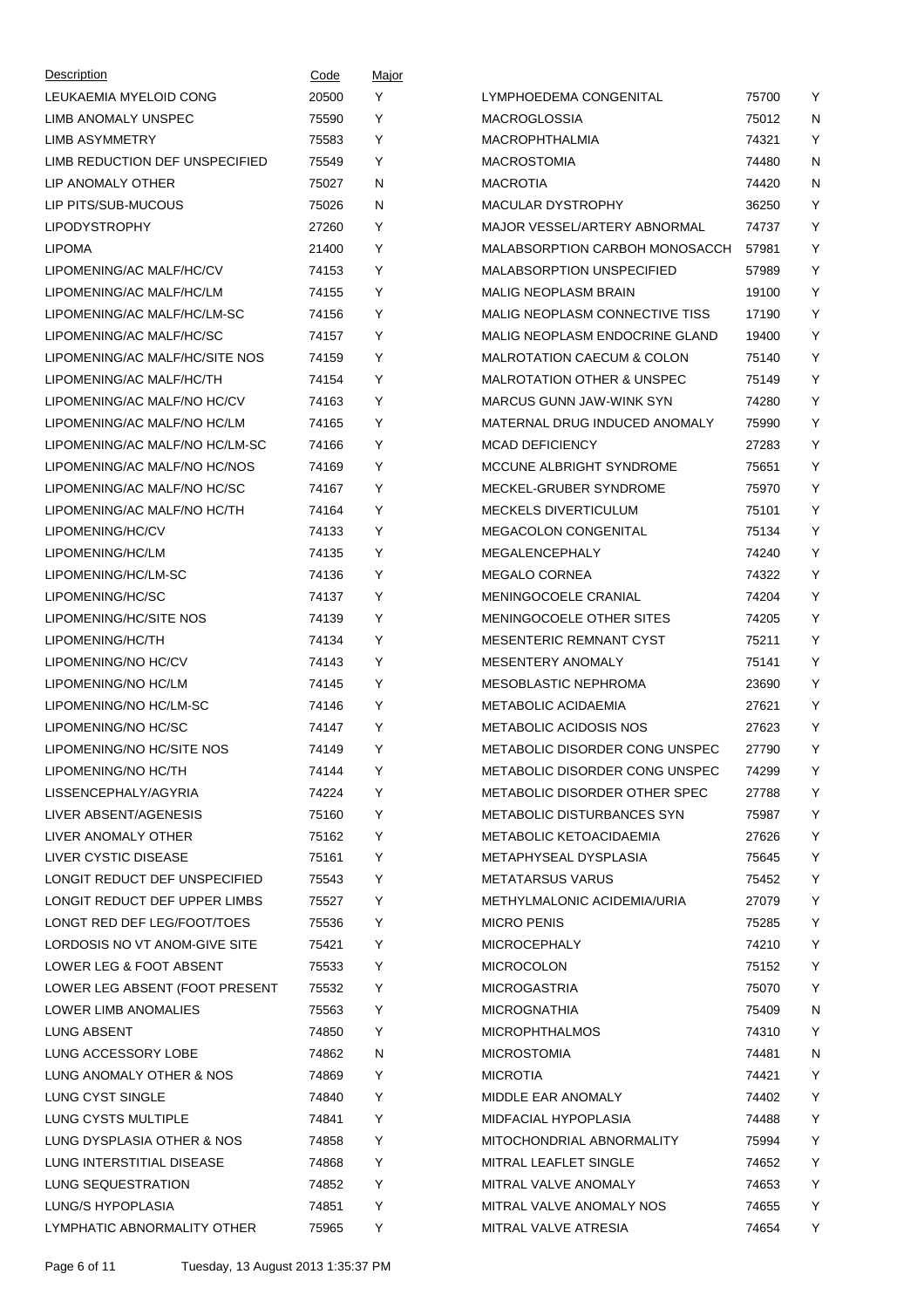| Description                         | Code  | Major |                                      |       |   |
|-------------------------------------|-------|-------|--------------------------------------|-------|---|
| MITRAL VALVE CLEFT                  | 74651 | Y     | <b>NYSTAGMUS</b>                     | 37950 | Y |
| MITRAL VALVE INCOMPETENCE           | 74660 | Y     | OCULAR MOTILITY DISORDER             | 37880 | Y |
| MITRAL VALVE LEAFLET ANOMALY        | 74656 | Y     | OCULOMOTOR APRAXIA                   | 31540 | Υ |
| <b>MITRAL VALVE STENOSIS</b>        | 74650 | Y     | ODONTOGENIC CYSTS                    | 52600 | Υ |
| <b>MOSAIC INCLUDING XXXXY</b>       | 75883 | Y     | OESOPHAGEAL ATRESIA NO FISTULA       | 75030 | Υ |
| <b>MOTOR NEURONE DISEASE</b>        | 33520 | Y     | OESOPHAGEAL DUPLICATION              | 75043 | Υ |
| MOTORSENSORY NEUROPATH HERED        | 35620 | Y     | OESOPHAGEAL STRICTURE/STENOSIS       | 75034 | Υ |
| MOUTH/PHARYNX ANOM OTHER            | 75028 | Y     | OESOPHAGUS ANOMALY OTHER             | 75048 | Υ |
| MOYAMOYA SYNDROME                   | 43750 | Y     | OLIGOHYDRAMNIOS SEQUENCE             | 76120 | Υ |
| <b>MUCOLIPIDOSES</b>                | 27270 | Y     | <b>OMPHALOMESENTERIC DUCT PERSIS</b> | 75100 | Υ |
| MUCOPOLYSACCHARIDOSIS 1 SYN         | 27751 | Y     | OPTIC DISC ANOMALY                   | 74352 | Υ |
| MUCOPOLYSACCHARIDOSIS 2 SYN         | 27752 | Y     | <b>ORBIT ANOMALY</b>                 | 74367 | Υ |
| MUCOPOLYSACCHARIDOSIS 3 SYN         | 27753 | Y     | <b>ORCHIOBLASTOMA</b>                | 18690 | Υ |
| MUCOPOLYSACCHARIDOSIS 4 SYN         | 27754 | Y     | OSEOPH/TRACHEAL ANOM OTHER           | 75038 | Υ |
| MUCOPOLYSACCHARIDOSIS 6 SYN         | 27756 | y     | <b>OSTEOCHONDROMATA</b>              | 21300 | Υ |
| MUCOPOLYSACCHARIDOSIS 7 SYN         | 27757 | Y     | OSTEODYSTROPHIES UNSPEC              | 75659 | Υ |
| MULLERIAN DUCT CYST PERSISTENT      | 75287 | Y     | OSTEOGENESIS IMPERFECTA              | 75650 | Υ |
| MULT ENDOCRINE NEOPLASIA            | 23740 | Y     | <b>OSTEOPETROSIS</b>                 | 75654 | Υ |
| MULTIPLE SKELETAL ABNORM            | 75699 | Y     | OSTEOPOROSIS CONGENITAL              | 73300 | Υ |
| MUSCLE ABSENT                       | 75681 | Y     | OSTIUM PRIMUM DEFECT                 | 74560 | Υ |
| MUSCULAR DYSTROPHY CONG NOS         | 35909 | Y     | OSTIUM SECUNDUM DEFECT               | 74551 | Υ |
| MUSCULAR DYSTROPHY OTHER&UNSPE      | 35919 | Y     | <b>OVARY/IES ABSENT</b>              | 75200 | Υ |
| MUSCULOSKELETAL OTHER SPEC          | 75488 | N     | OVARY/IES ANOMALY OTHER              | 75208 | Υ |
| <b>MYASTHENIA GRAVIS CONGENITAL</b> | 35809 | Y     | <b>OVARY/IES ANOMALY OTHER</b>       | 75209 | Υ |
| <b>MYELOFIBROMA</b>                 | 21500 | Y     | <b>OVARY/IES STREAK</b>              | 75201 | Υ |
| <b>MYOCARDIAL ANOMALY</b>           | 74686 | Y     | PACHYONYCHIA CONGENITA               | 75751 | N |
| <b>MYOFIBROMA TONGUE</b>            | 21000 | Y     | PALATE ANOMALY OTHER                 | 75025 | N |
| <b>MYOFIBROMATOSIS</b>              | 23810 | Y     | PANCREAS ABSENT/HYPOPLASIA           | 75170 | Υ |
| MYOPATHY OTHER                      | 35980 | Y     | PANCREAS ACCESSORY                   | 75171 | Υ |
| <b>MYOPATHY CONGENITAL NOS</b>      | 35903 | Y     | PANCREAS ANNULAR                     | 75172 | Υ |
| MYOPATHY MULTICORE CONGENITAL       | 35908 | Y     | <b>PANCREAS ECTOPIC</b>              | 75173 | Υ |
| <b>MYOPATHY UNSPECIFIED</b>         | 35990 | Y     | PANCREATIC ANOMALY NOS               | 75179 | Y |
| <b>MYOTONIC DYSTROPHY</b>           | 35920 | Y     | PANCREATIC ANOMALY OTHER             | 75178 | Y |
| MYOTUBULAR MYOPATHY                 | 35901 | Y     | PANCREATIC EXOCRIN INSUFF            | 57780 | Υ |
| NAIL ANOMALIES NOS                  | 75792 | N     | <b>PANHYPOPITUITARISM</b>            | 25329 | Y |
| NAIL ANOMALY OTHER                  | 75758 | N     | PARATHYROID ANOMALY                  | 75923 | Υ |
| <b>NAIL DYSPLASIA</b>               | 75755 | N     | PARTIAL ANOM PUL VEIN RET/DRAN       | 74743 | Υ |
| NAIL HYPOPLASIA                     | 75750 | N     | PARTIAL AV CANAL DEFECT              | 74568 | Y |
| NAIL-PATELLA SYNDROME               | 75683 | Y     | <b>PDA</b>                           | 74700 | Υ |
| NASAL AGENESIS/RUDIMENTARY          | 74810 | Y     | PECTUS CARINATUM                     | 75480 | N |
| NASAL ANOMALY OTHER SPEC            | 74818 | Y     | PECTUS EXCAVATUM                     | 75481 | N |
| NASAL ANOMALY UNSPECIFIED           | 74819 | Y     | PELVIS ANOMALIES                     | 75567 | Y |
| NASAL CLEFT DEFORMITY               | 74812 | Y     | PELVI-URETERIC JNCT OBST             | 75321 | Y |
| <b>NECK WEBBED</b>                  | 74450 | N     | PENDRED SYNDROME                     | 24390 | Y |
| NEMALINE ROD MYOPATHY               | 35902 | Y     | PENILE ANOMALY OTHER                 | 75286 | Υ |
| NEPHROPATHY HEREDITARY              | 58324 | Υ     | PENTALOGY OF CANTRELL                | 75678 | Υ |
| NEPHROTIC SYNDROME CONG             | 75337 | Υ     | PENTALOGY OF FALLOT                  | 74521 | Υ |
| NERVOUS SYSTEM ANOMALIES SPEC       | 74288 | Y     | PERICARDIAL ANOMALY                  | 74685 | Υ |
| <b>NEUROBLASTOMA</b>                | 19410 | Υ     | PERIPHERAL ARTERY ANOMALY            | 74764 | Υ |
| NEURODEGENERATIVE DISOR UNSPEC      | 33090 | Υ     | PERIPHERAL VASC ANOMALY OTHER        | 74768 | Υ |
| <b>NEUROFIBROMATOSIS</b>            | 23770 | Y     | PERIPHERAL VASCULAR ANOM NOS         | 74769 | Υ |
| NEUTROPENIA CONGENITAL              | 28800 | Υ     | PERIPHERAL VEIN ANOMALY              | 74765 | Y |
| NEUTROPENIA CYCLICAL                | 28804 | Y     | PERSIS L SVC TO COR SINUS            | 74741 | Y |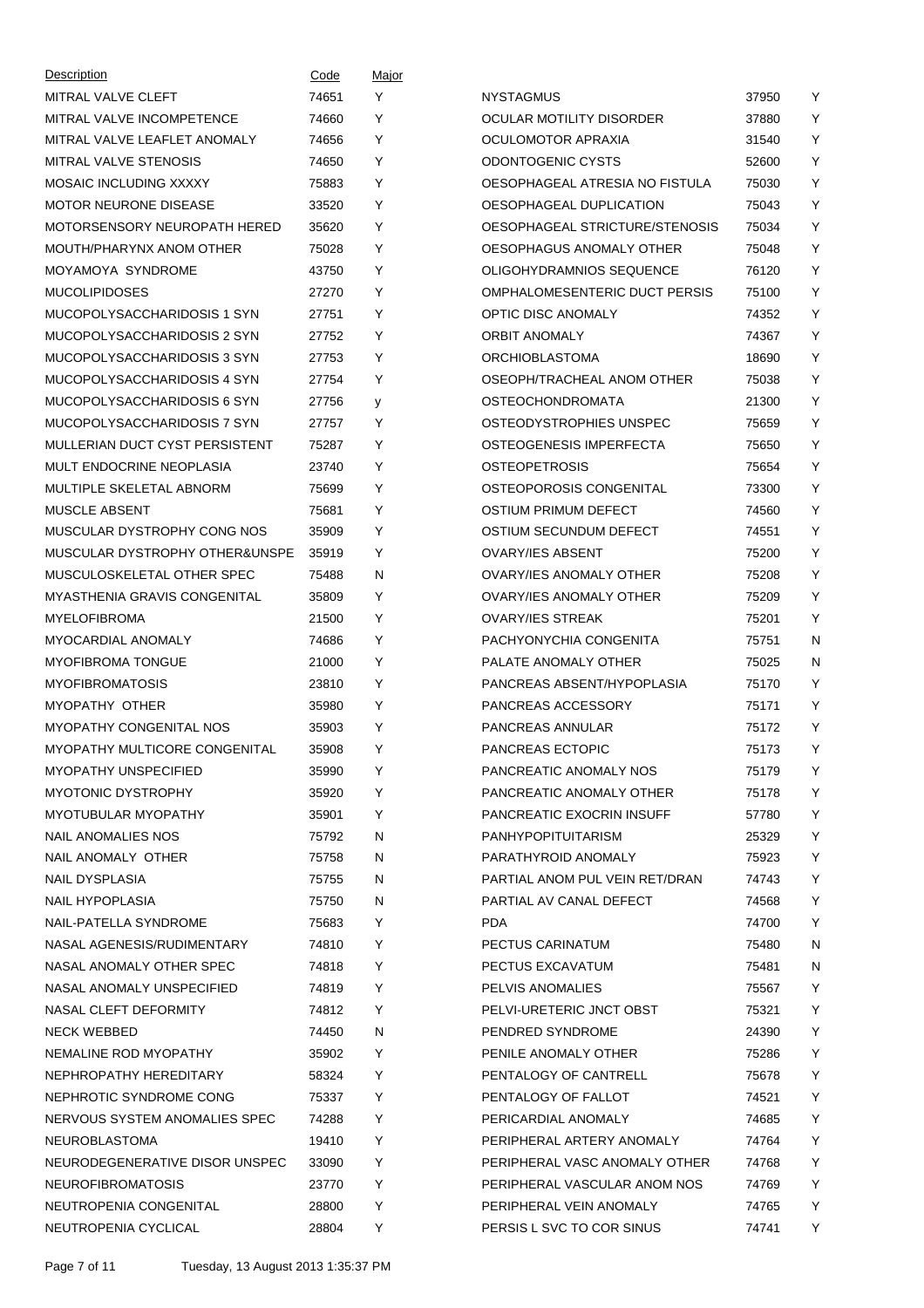| Description                    | Code  | <u>Major</u> |                                        |       |        |
|--------------------------------|-------|--------------|----------------------------------------|-------|--------|
| <b>PES CAVUS</b>               | 75470 | Y            | RECTO-VAGINAL FISTULA                  | 75242 | Y      |
| <b>PES PLANUS VALGUS</b>       | 75461 | Y            | REDUCTION DEF LOWER LIMB OTHER         | 75538 | Y      |
| PEUTZ-JEGHER SYNDROME          | 75960 | Y            | REDUCTION DEF LOWER LIMB UNSPE         | 75539 | Y      |
| PHARYNGEAL ANOMALY             | 75021 | Y            | REDUCTION DEF UPPER LIMB OTHER         | 75528 | Y      |
| PHIMOSIS CONGENITAL            | 60500 | Y            | REDUCTION DEF UPPER LIMB UNSPE         | 75529 | Y      |
| PHLEBECTASIA CONG              | 74763 | y            | <b>REFSUM'S DISEASE</b>                | 35630 | Y      |
| PHOCOMELIA UNSPECIFIED         | 75541 | Y            | <b>RENAL AGENESIS BILATERAL</b>        | 75300 | Y      |
| PIERRE ROBIN SYNDROME          | 75603 | Y            | RENAL AGENESIS UNILATERAL              | 75301 | Y      |
| PILI TORTI                     | 75742 | N            | RENAL ARTERY ANOM OTHER                | 74761 | Y      |
| PINEAL TUMOUR NOS              | 23700 | Y            | RENAL ARTERY STENOSIS                  | 74760 | Y      |
| PITUITARY ANOMALY              | 75920 | Y            | <b>RENAL CYST SINGLE</b>               | 75310 | Y      |
| PITUITARY DWARFISM OTHER       | 25331 | Y            | RENAL PELVIS ANOMALY OTHER             | 75328 | Y      |
| PITUITARY HORMONE DEFICIENCY   | 25342 | Y            | RENAL PELVIS ANOMALY UNSPEC            | 75329 | Y      |
| <b>PKU</b>                     | 27010 | Y            | <b>RENAL PELVIS BIFID</b>              | 75336 | Y      |
| PLATELET DYSFUNCTION           | 28710 | Y            | RENAL SYSTEM ANOM UNSPECIFIED          | 75399 | Y      |
| POLAND ANOMALY                 | 75680 | Y            | <b>RESPIRATORY CHAIN DEFICIENCY</b>    | 27780 | Y      |
| PORENCEPHALIC CYST             | 74241 | Y            | <b>RESPIRATORY SYS ANOM OTHER</b>      | 74888 | Y      |
| PORTAL VEIN-HEPATIC ARTERY FIS | 74745 | Y            | <b>RETINAL ANOMALY</b>                 | 74351 | Y      |
| POST SEGMENT ANOM OTHER        | 74359 | Υ            | <b>RETINITIS PIGMENTOSA</b>            | 36270 | Y      |
| POSTERIOR URETHRAL VALVES      | 75360 | Y            | <b>RETINOBLASTOMA</b>                  | 19050 | Y      |
| <b>POTTER'S FACIES</b>         | 75401 | N            | RHABDOMYOMA HEART                      | 21270 | Y      |
| POTTERS SYNDROME               | 75306 | Y            | RHABDOMYOMA NON-CARDIAC                | 21590 | Y      |
| PRE-AURICULAR PIT/SINUS/FISTUL | 74441 | N            | RHABDOMYOSARCOMA BLADDER               | 18900 | Y      |
| PRECOCIOUS PUBERTY             | 25910 | Y            | RHABDOMYOSARCOMA LUNG                  | 16200 | Y      |
| PRIMARY DENTITION ANOMALY      | 52060 | Y            | RIB ANOMALY OTHER SPECIFIED            | 75634 | N      |
| PROGEROID SYNDROME             | 25980 | Y            | <b>RIB/S ABSENT</b>                    | 75630 | N      |
| PRUNE-BELLY SYNDROME           | 75672 | Y            | <b>RIB/S CERVICAL</b>                  | 75620 | N      |
| PSEUDO HYPOALDOSTERONISM       | 25543 | Y            | <b>RIB/S EXTRA</b>                     | 75633 | N      |
| PSEUDOHYPOPARATHYROIDISM       | 27542 | Y            | <b>RIB/S MISSHAPEN</b>                 | 75631 | N      |
| <b>PTOSIS</b>                  | 74360 |              | <b>RIBS FUSED</b>                      | 75632 |        |
|                                |       | N            | RICKETS VIT D RESISTANT                |       | N<br>Y |
| PULM ART ATRESIA & SEPTAL DEF  | 74731 | Y            |                                        | 27530 |        |
| PULM ARTERY ANOM OTHER         | 74738 | Y            | RICKETTS CONG                          | 26800 | Y      |
| PULM ARTERY ANOMALY NOS        | 74739 | Y            | <b>ROGERS DISEASE</b>                  | 74540 | Y      |
| PULMONARY ARTERY ATRESIA       | 74730 | Υ            | RUBELLA CONGENITAL                     | 77100 | Y      |
| PULMONARY ARTERY DILATATION    | 74733 | Υ            | SACRAL VERTEBRAE ANOMALY               | 75617 | N      |
| PULMONARY ARTERY STENOSIS      | 74732 | Υ            | SALIVARY GLAND ANOMALY                 | 75023 | Υ      |
| PULMONARY STENOSIS INFUNDIBULA | 74683 | Υ            | <b>SCHEUERMANNS DISEASE</b>            | 73200 | Υ      |
| PULMONARY TELANGIECTASES       | 74843 | Y            | SCOLIOSIS NO VT ANOM-GIVE SITE         | 75420 | Υ      |
| PULMONARY VALVE ANOM OTHER     | 74608 | Y            | <b>SCROTAL &amp; TESTIS ANOM OTHER</b> | 75282 | Υ      |
| PULMONARY VALVE ANOM UNSPEC    | 74609 | Υ            | SEPTAL DEFECTS OTHER SPEC              | 74580 | Y      |
| PULMONARY VALVE ATRESIA        | 74600 | Υ            | SEPTAL DEFECTS UNSPECIFIED             | 74590 | Υ      |
| PULMONARY VALVE ATRESIA (IVS)  | 74603 | Υ            | <b>SHORT STATURE</b>                   | 75692 | N      |
| PULMONARY VALVE INCOMPETENCE   | 74602 | Υ            | SHORTENED UPPER & OR LOWER ARM         | 75525 | Υ      |
| PULMONARY VALVE STENOSIS       | 74601 | Y            | SHORTENED UPPER & OR LOWER LEG         | 75535 | Υ      |
| PYKNOCYTOSIS HEREDITARY        | 28391 | Υ            | SHORTENED UPPER&LOWER LIMBS            | 75983 | Υ      |
| PYLORIC OBSTRUCT OTHER         | 75058 | Υ            | SHOULDER ANOMALIES                     | 75555 | N      |
| <b>PYLORIC STENOSIS</b>        | 75051 | Υ            | SICKLE CELL ANAEMIA                    | 28260 | Υ      |
| PYRUVATE DEHYDROG DEFICIENCY   | 27185 | Υ            | SIDEROBLASTIC ANAEMIA                  | 28501 | Υ      |
| RADIAL APLASIA                 | 75526 | Υ            | SINGLE COMMON ATRIUM                   | 74561 | Y      |
| RANULA                         | 75022 | N            | SITUS INVERSUS ABDOMINIS               | 75933 | Υ      |
| RECTAL ATRES/ABSENT NO FISTULA | 75122 | Υ            | SITUS INVERSUS AMBIGUOUS               | 75935 | Υ      |
| RECTAL ATRESIA WITH FISTULA    | 75121 | Υ            | SITUS INVERSUS NOS                     | 75939 | Y      |
| RECTO-URETHAL FISTULA          | 75386 | Υ            | SITUS INVERSUS THORACIS                | 75932 | Y      |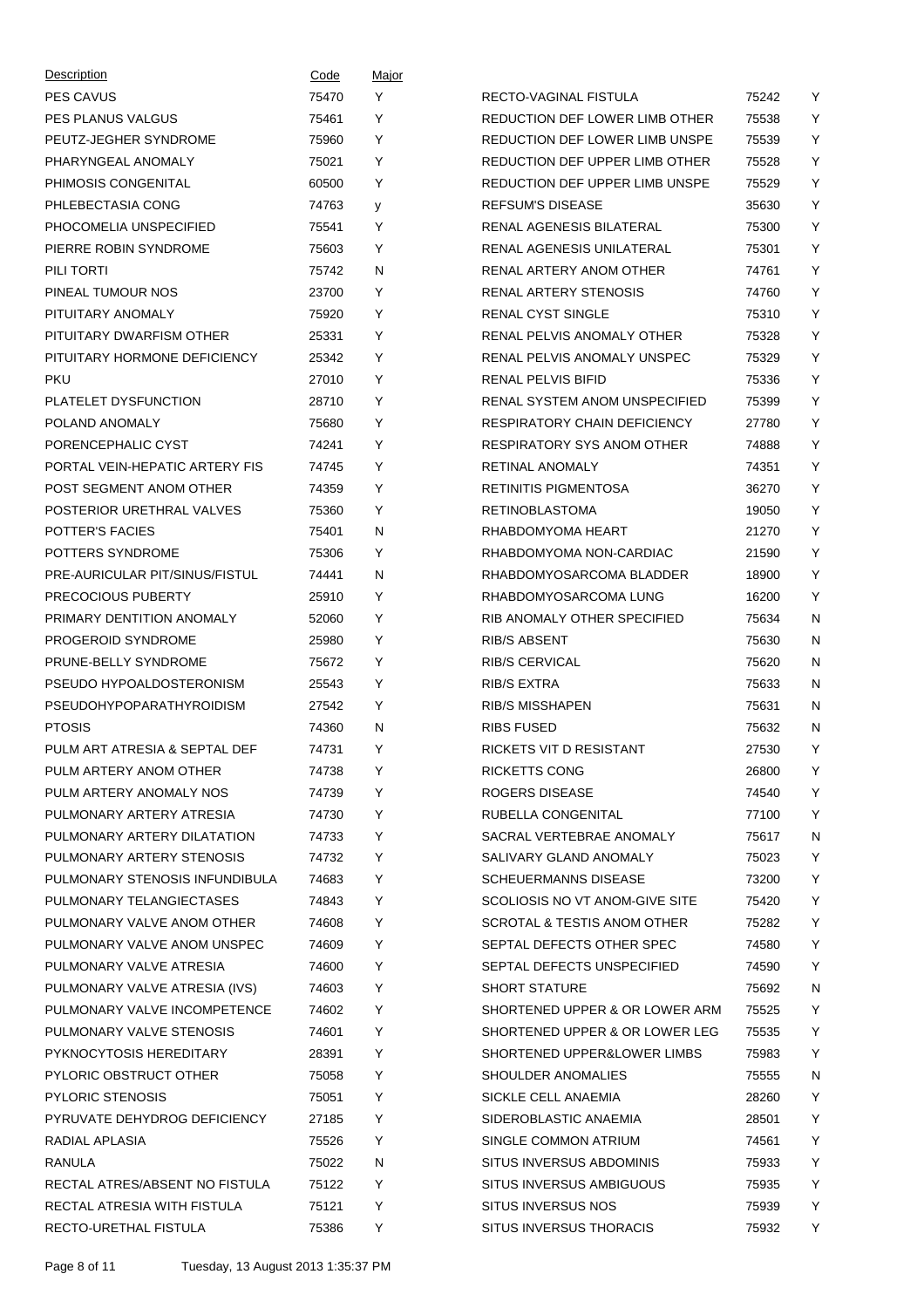| Description                    | Code           | <u>Major</u> |                                                                  |                |        |
|--------------------------------|----------------|--------------|------------------------------------------------------------------|----------------|--------|
| SITUS INVERSUS WITH LEVOCARDIA | 75931          | Y            | <b>SPLEEN MISSHAPEN</b>                                          | 75903          | N      |
| SKELETAL DYSPLASIA OTHER       | 75658          | Y            | SPONDYLOEPIPHYSEAL DYSPLA                                        | 75646          | Y      |
| SKELETAL SYNDROME N.E.C.       | 75986          | Y            | <b>SPONDYLOLISTHESIS</b>                                         | 75613          | Y      |
| SKIN ANOMALY NOS               | 75790          | Y            | <b>STERNUM ABSENT</b>                                            | 75635          | Y      |
| SKIN ANOMALY SYND OTHER        | 75730          | Y            | STERNUM ANOMALY OTHER                                            | 75638          | N      |
| SKULL ANOMALY OTHER SPECIFIED  | 75608          | N            | STEROID SULPHATASE DEFICIENCY                                    | 27758          | Y      |
| <b>SKULL ASYMMETRY</b>         | 75405          | Y            | STOMACH ANOMALY OTHER                                            | 75078          | Y      |
| SKULL DEFECTS LOCALISED        | 75607          | N            | STOMACH DIVERTICULUM                                             | 75074          | Y      |
| SKULL&FACE BONES ANOM UNSPEC   | 75609          | N            | STOMACH DUPLICATION                                              | 75075          | Y      |
| SMALL BOWEL ATRESIA            | 75119          | Y            | STURGE-WEBER SYNDROME                                            | 75961          | Y      |
| SOTOS SYN/CEREBRAL GIGANTISM   | 25981          | Y            | SUBAORTIC ANEURYSM                                               | 74724          | Υ      |
| <b>SPACES BETW INCISORS</b>    | 52080          | N            | SUBGLOTTIC ATRESIA/STENOSIS                                      | 74831          | Y      |
| SPADE-LIKE HAND/S              | 75485          | N            | <b>SUCROSE INTOLERANCE</b>                                       | 27134          | Y      |
| SPBIF/AC MALF/HC/CV            | 74113          | Y            | SUCROSE-ISOMALTASE INTOLERANCE                                   | 27135          | Y      |
| SPBIF/AC MALF/HC/LM            | 74115          | Y            | <b>SYNDACTYLY FINGERS</b>                                        | 75511          | N      |
| SPBIF/AC MALF/HC/LM-SC         | 74116          | Y            | SYNDACTYLY TOES                                                  | 75513          | N      |
| SPBIF/AC MALF/HC/SC            | 74117          | Y            | SYNDACTYLY UNSPECIFIED                                           | 75519          | N      |
| SPBIF/AC MALF/HC/SITE NOS      | 74119          | Y            | SYNDROME INVOLVING LIMBS                                         | 75984          | Y      |
| SPBIF/AC MALF/HC/TH            | 74114          | Y            | SYNDROME OF FACE N.E.C.                                          | 75980          | Y      |
| SPBIF/AC MALF/NO HC/CV         | 74123          | Y            | SYNDROME SHORT STATURE                                           | 75982          | Y      |
| SPBIF/AC MALF/NO HC/LM         | 74125          | Y            | SYNDROME UNCLASSIFIED                                            | 75988          | Y      |
| SPBIF/AC MALF/NO HC/LM-SC      | 74126          | Y            | SYNDROMES OTHER SPECIFIED                                        | 75989          | Y      |
| SPBIF/AC MALF/NO HC/SC         | 74127          | Y            | <b>SYNOPHRYS</b>                                                 | 75748          | N      |
| SPBIF/AC MALF/NO HC/TH         | 74124          | Y            | <b>SYPHILIS CONGENITAL</b>                                       | 09090          | Y      |
| SPBIF/ACMALF/NO HC/SITE NOS    | 74129          | Υ            | SYRINGOMYELIA                                                    | 33600          | Y      |
| SPBIF/HC/CV                    | 74103          | Y            | TALIPES CALCANEOVALGUS                                           | 75460          | Y      |
| SPBIF/HC/LM                    | 74105          | Y            | TALIPES CALCANEOVARUS                                            | 75451          | Y      |
| SPBIF/HC/LM-SC                 | 74106          | Y            | <b>TALIPES EQUINOVARUS BILAT</b>                                 | 75454          | y      |
| SPBIF/HC/SC                    | 74107          | Y            | <b>TALIPES EQUINOVARUS L</b>                                     | 75456          |        |
| SPBIF/HC/SITE NOS              | 74109          | Y            | <b>TALIPES EQUINOVARUS R</b>                                     | 75455          | у<br>Y |
| SPBIF/HC/TH                    | 74104          | Y            | TALIPES EQUINOVARUS UNSPEC                                       | 75450          | Y      |
| SPBIF/NO HC/CV                 |                |              |                                                                  |                |        |
| SPBIF/NO HC/LM                 | 74193<br>74195 | Y<br>Υ       | TAR SYNDROME<br><b>TAY-SACHS DISEASE</b>                         | 28732<br>33010 | Y<br>Y |
|                                |                | Y            |                                                                  |                | Y      |
| SPBIF/NO HC/LM-SC              | 74196          |              | TERATOMA CERVICAL                                                | 23880          | Υ      |
| SPBIF/NO HC/SC                 | 74197          | Υ            | TERATOMA INTERCRANIAL/CEREBRAL<br><b>TERATOMA INTRAABDOMINAL</b> | 23750          |        |
| SPBIF/NO HC/SITE NOS           | 74199          | Y            |                                                                  | 23500          | Υ      |
| SPBIF/NOHC/TH                  | 74194          | Y            | TERATOMA MEDIASTINAL                                             | 23580          | Y      |
| SPBIF/OP/NO HC/CV-SC           | 74192          | Y            | <b>TERATOMA OROFACIAL</b>                                        | 23510          | Υ      |
| SPHERICAL LENS                 | 74331          | Υ            | TERATOMA SACROCOCCYGEAL                                          | 23800          | Υ      |
| SPHEROCYTOSIS HEREDITARY       | 28200          | Y            | <b>TERATOMA TESTIS</b>                                           | 22200          | Y      |
| SPINAL CORD ANOMALY            | 74258          | Y            | <b>TESTICULAR HYPOPLASIA</b>                                     | 75281          | Υ      |
| SPINAL CORD HYPOPL/DYSPLASIA   | 74251          | Y            | <b>TESTICULAR TORSION CONGENITAL</b>                             | 75258          | Υ      |
| SPINAL MUSCLE HYPOPLASIA       | 35880          | Y            | <b>TESTIS ABSENT</b>                                             | 75280          | Y      |
| SPINAL MUSCULAR ATROPHY        | 33510          | Y            | <b>TESTIS ECTOPIC</b>                                            | 75253          | Y      |
| SPINOCEREBELLAR ATAXIA         | 33430          | Υ            | <b>TETRALOGY OF FALLOT</b>                                       | 74520          | Υ      |
| SPINOCEREBELLAR OTHER SPEC     | 33480          | Υ            | TETRALOGY OF FALLOT VARIANT                                      | 74522          | Y      |
| SPINOCEREBELLAR UNSPEC         | 33490          | Y            | <b>TGA COMPLETE</b>                                              | 74510          | Υ      |
| <b>SPLEEN ACCESSORY</b>        | 75904          | Y            | <b>TGA CORRECTED</b>                                             | 74512          | Υ      |
| SPLEEN ANOMALY SPECIFIED       | 75908          | Y            | <b>TGA INCOMPLETE</b>                                            | 74511          | Y      |
| SPLEEN ANOMALY UNSPECIFIED     | 75909          | Y            | TGA NOS                                                          | 74519          | Y      |
| <b>SPLEEN ECTOPIC</b>          | 75905          | Υ            | <b>TGA OTHER SPECIFIED</b>                                       | 74518          | Y      |
| SPLEEN HYPERPLASIA             | 75902          | Υ            | THALASSAEMIA ALPHA                                               | 28240          | Y      |
| SPLEEN HYPOPLASIA              | 75901          | Υ            | THALASSAEMIA BETA INTERMEDIA                                     | 28243          | Y      |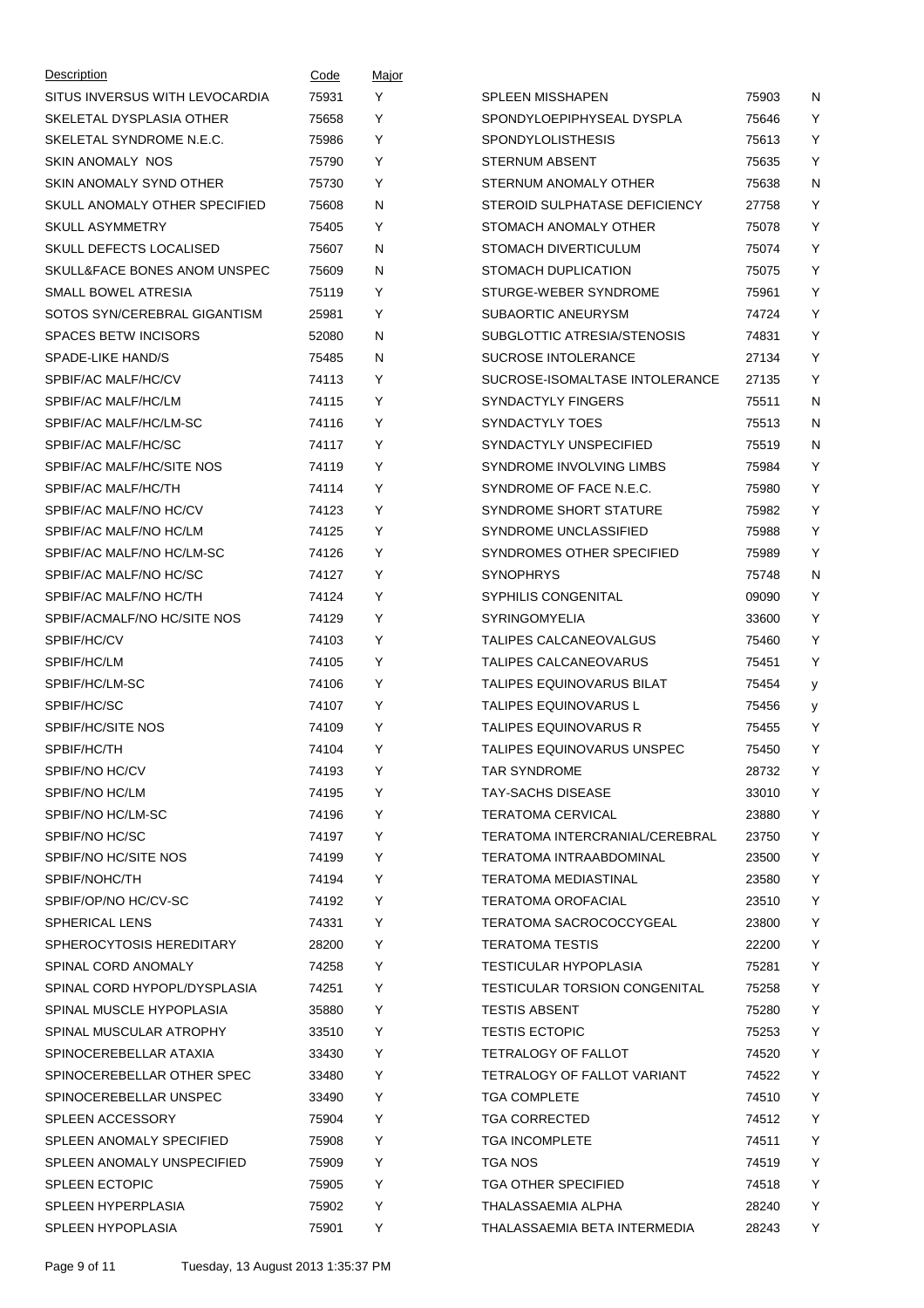| Description                               | Code  | Major |                                       |       |   |
|-------------------------------------------|-------|-------|---------------------------------------|-------|---|
| THALASSAEMIA BETA MAJOR                   | 28244 | Y     | <b>TURNERS SYNDROME</b>               | 75860 | Υ |
| THALASSAEMIA MAJOR OTHER                  | 28248 | Y     | <b>UDT BILAT</b>                      | 75251 | Y |
| THORACIC CAGE ANOMALY                     | 75639 | Y     | <b>UDT INDETERMINATE</b>              | 75254 | Y |
| THROMBOCYTOPAE AMEGAKARYOCYTIC            | 28739 | Y     | <b>UDT NOS</b>                        | 75252 | Υ |
| THROMBOCYTOPENIA                          | 28731 | Y     | UDT UNILAT                            | 75250 | Y |
| <b>THROMBOPHILIA</b>                      | 28679 | Y     | UDT VANISHING/REGRESSION              | 75257 | Y |
| <b>THYMUS ANOMALY</b>                     | 75924 | Y     | UMBILICAL CORD ABNORMALITY            | 76268 | Υ |
| THYROGLOSSAL CYST/REM/FISTULA             | 75922 | N     | UPPER LEG ANOMALIES                   | 75565 | Y |
| <b>THYROID ANOMALY</b>                    | 75921 | Y     | URACHAL REMNANT                       | 75370 | N |
| THYROID DYSHORMONGENESIS                  | 24610 | Y     | <b>URETER ABSENT</b>                  | 75340 | Y |
| TIBIA/FIBULA BOWING                       | 75441 | Y     | URETER ANOMALY SPECIFIED              | 75348 | Y |
| TOE/S AND OR FEET ABSENT                  | 75534 | Y     | URETER DUPLEX                         | 75341 | Y |
| <b>TOE/S ANOMALY</b>                      | 75560 | N     | URETER ECTOPIC                        | 75342 | Υ |
| <b>TOE/S FUSED</b>                        | 75512 | Y     | URETER/S DILATED                      | 75345 | Υ |
| TOF WITH OESOPHAGEAL ATRESIA              | 75031 | Y     | URETERIC ANOMALY UNSPECIFIED          | 75391 | Υ |
| TOF WITHOUT OESOPH ATRESIA                | 75032 | Y     | URETHRA &/OR MEATUS DOUBLE            | 75384 | Υ |
| <b>TONGUE ABSENT</b>                      | 75010 | Y     | URETHRA ANT OBSTR/ATRESIA/STEN        | 75362 | Y |
| TONGUE ANOMALY OTHER                      | 75018 | Y     | URETHRA ECTOPIC                       | 75385 | Υ |
| TONGUE BIFID/GROOV/CLFT/FORKED            | 75014 | N     | URETHRAL ANOMALY UNSPECIFIED          | 75393 | Υ |
| TONGUE HYPOPLASIA                         | 75011 | Y     | URETHRAL FISTULA NOS                  | 75387 | Υ |
| TOTAL ANOM PUL VEIN RET/DRAIN             | 74742 | Y     | URETHRAL OBSTRUCT OTHER&UNSPEC        | 75369 | Υ |
| <b>TOXOPLASMOSIS CONGENITAL</b>           | 77121 | Y     | URINARY MEATUS OBSTR/ATR/STEN         | 75363 | Y |
| TRACHEAL ATRESIA/AGENESIS                 | 74833 | Y     | URTICARIA PIGMENTOSA                  | 75732 | Y |
| <b>TRANSLOCATIONS OTHER</b>               | 75854 | Y     | UTERINE AGENESIS                      | 75230 | Υ |
| <b>TRANSPOSITION BOWEL &amp; APPENDIX</b> | 75151 | Y     | UTERINE ANOMALY OTHER                 | 75238 | Υ |
| TREACHER COLLINS SYNDROME                 | 75604 | Y     | UTERUS BIFID                          | 75220 | Υ |
| TRICUSPID VALVE ANOM OTHER/NOS            | 74613 | Y     | UVULA BIFID/CLEFT/DUPLIC/BILOB        | 74908 | N |
| TRICUSPID VALVE ATRESIA                   | 74610 | Y     | VAGINA ABSENT                         | 75241 | Υ |
| TRICUSPID VALVE MALALIGNED                | 74614 | Y     | <b>VAGINAL CYST</b>                   | 75247 | Y |
| TRICUSPID VALVE OVERRIDING                | 74618 | Y     | <b>VALGUS DEFORMITY UNSPECIFIED</b>   | 75469 | Υ |
| TRICUSPID VALVE REGURGITATION             | 74612 | Y     | <b>VARICELLA ZOSTER CONGENITAL</b>    | 77129 | Y |
| TRILOGY OF FALLOT                         | 74684 | Y     | <b>VARUS DEFORMITIES UNSPECIFIED</b>  | 75459 | Y |
| <b>TRIPLOIDY</b>                          | 75857 | Y     | <b>VARUS DEFORMITY COMPLEX</b>        | 75453 | Y |
| TRISCUPID VALVE CLEFT                     | 74611 | Y     | VAS & PROSTATE ANOM OTHER             | 75284 | Y |
| TRISOMY 13                                | 75810 | Y     | VAS DEFERENS ABSENT                   | 75283 | Y |
| TRISOMY 13 MOSAIC                         | 75814 | Y     | <b>VASCULAR MALFORMATION BRAIN</b>    | 74244 | Y |
| <b>TRISOMY 13 TRANSLOCATION</b>           | 75812 | Y     | VASCULAR RING /DOUBLE AORTA           | 74725 | Υ |
| TRISOMY 18                                | 75820 | Y     | <b>VENTRICULOMEGALY</b>               | 74235 | Y |
| <b>TRISOMY 18 TRANSLOCATION</b>           | 75822 | Y     | <b>VERTEBRAE ANOMALY OTHER SPECIF</b> | 75618 | N |
| TRISOMY 21                                | 75800 | Υ     | <b>VERTEBRAE/SPINE ANOMALY NOS</b>    | 75619 | N |
| TRISOMY 21 DUPLICAT, TRANSLOCA            | 75802 | Y     | <b>VESICO-URETERIC JUNCT OBS</b>      | 75343 | Y |
| TRISOMY 21 MOSAIC                         | 75804 | Y     | <b>VESICO-URETERIC REFLUX</b>         | 75344 | Υ |
| TRISOMY 21 OTHER SPECIFIED                | 75805 | Y     | <b>VIRAL INFECTION CONGENITAL</b>     | 77125 | Y |
| <b>TRISOMY 8</b>                          | 75850 | Y     | VITREOUS HUMOUR ANOMALY               | 74350 | Y |
| <b>TRISOMY OTHER</b>                      | 75851 | Y     | VON HIPPEL LINDAU SYNDROM             | 75962 | Υ |
| <b>TRISOMY PARTIAL</b>                    | 75853 | Y     | VON WILLEBRAND DISEASE                | 28640 | Y |
| TRISOMY TOTAL OTHER                       | 75852 | Y     | <b>VSD MUSCULAR</b>                   | 74548 | Υ |
| <b>TROYER SYNDROME</b>                    | 33410 | Y     | VSD NOS                               | 74549 | Y |
| <b>TRUNCUS ARTERIOSUS</b>                 | 74500 | Y     | VULVA ABSENT OR OTHER ANOMALY         | 75244 | Y |
| <b>TUBEROUS SCLEROSIS</b>                 | 75950 | Y     | WERDNIG-HOFFMAN DISEASE               | 33500 | Y |
| TURNERS KARYOTYPE NORMAL                  | 75862 | Y     | WISKOTT-ALDRICH SYNDROME              | 27911 | Υ |
| <b>TURNERS KARYOTYPE UNSPEC</b>           | 75869 | Υ     | WOLFF-HIRSCHORN SYNDROME              | 75832 | Y |
| <b>TURNERS MOSAIC</b>                     | 75861 | Y     | <b>WRIST ANOMALIES</b>                | 75552 | Y |